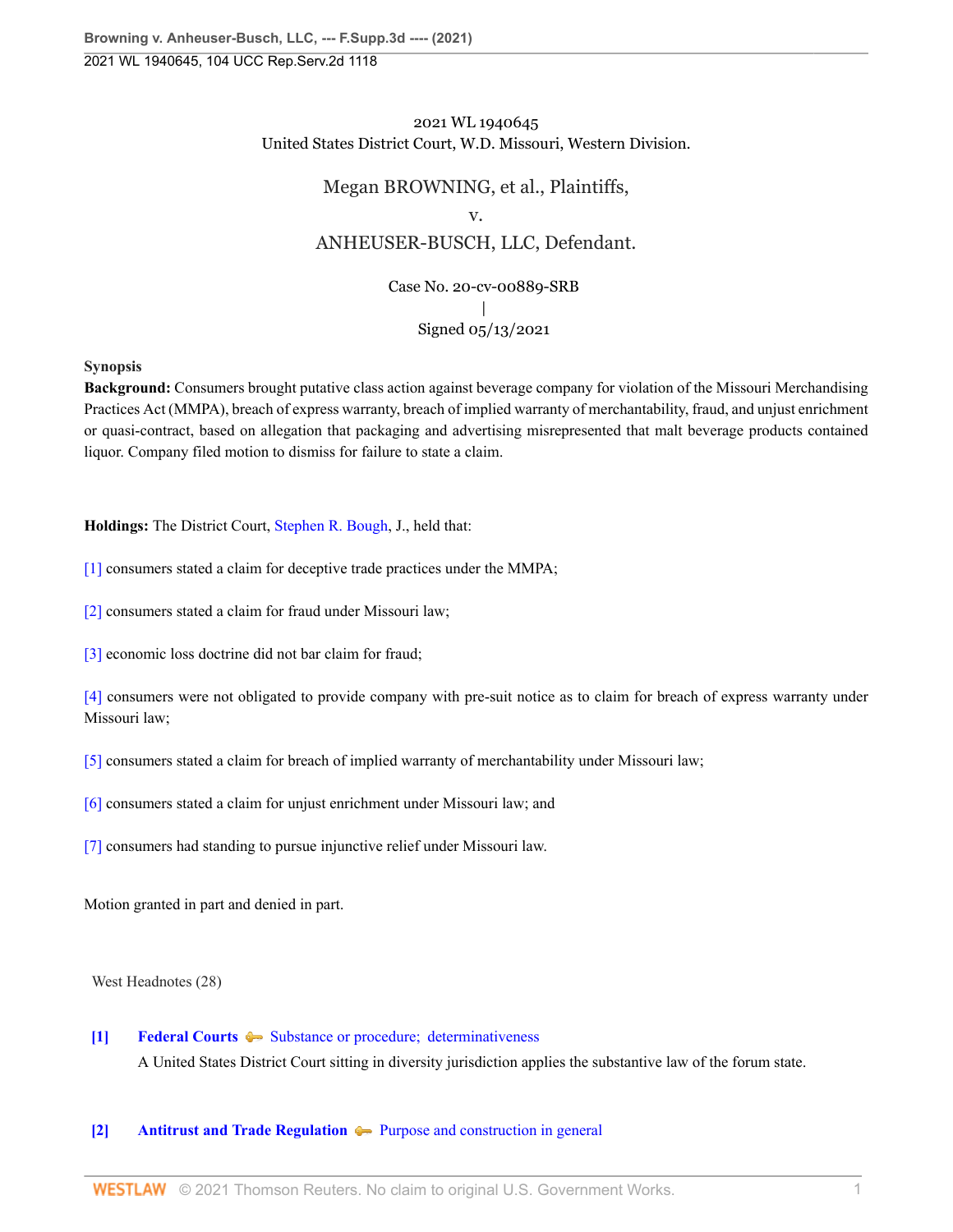The Missouri Merchandising Practices Act (MMPA) is interpreted broadly to promote its purpose to protect consumers. [Mo. Ann. Stat. § 407.010 et seq.](http://www.westlaw.com/Link/Document/FullText?findType=L&pubNum=1000229&cite=MOST407.010&originatingDoc=I1c8ca000b51911eb9379f12dace6abd9&refType=LQ&originationContext=document&vr=3.0&rs=cblt1.0&transitionType=DocumentItem&contextData=(sc.UserEnteredCitation))

### <span id="page-1-1"></span>**[\[3\]](#page-6-2) [Federal Civil Procedure](http://www.westlaw.com/Browse/Home/KeyNumber/170A/View.html?docGuid=I1c8ca000b51911eb9379f12dace6abd9&originationContext=document&vr=3.0&rs=cblt1.0&transitionType=DocumentItem&contextData=(sc.UserEnteredCitation))**  $\blacklozenge$  [Fraud, mistake and condition of mind](http://www.westlaw.com/Browse/Home/KeyNumber/170Ak636/View.html?docGuid=I1c8ca000b51911eb9379f12dace6abd9&originationContext=document&vr=3.0&rs=cblt1.0&transitionType=DocumentItem&contextData=(sc.UserEnteredCitation))

When a Missouri Merchandising Practices Act (MMPA) claim sounds in fraud, it must satisfy the heightened pleading requirements for fraud under the Federal Rules of Civil Procedure. [Fed. R. Civ. P. 9\(b\);](http://www.westlaw.com/Link/Document/FullText?findType=L&pubNum=1000600&cite=USFRCPR9&originatingDoc=I1c8ca000b51911eb9379f12dace6abd9&refType=LQ&originationContext=document&vr=3.0&rs=cblt1.0&transitionType=DocumentItem&contextData=(sc.UserEnteredCitation)) [Mo. Ann. Stat. § 407.010 et seq.](http://www.westlaw.com/Link/Document/FullText?findType=L&pubNum=1000229&cite=MOST407.010&originatingDoc=I1c8ca000b51911eb9379f12dace6abd9&refType=LQ&originationContext=document&vr=3.0&rs=cblt1.0&transitionType=DocumentItem&contextData=(sc.UserEnteredCitation))

#### <span id="page-1-2"></span>**[\[4\]](#page-6-3) [Pretrial Procedure](http://www.westlaw.com/Browse/Home/KeyNumber/307A/View.html?docGuid=I1c8ca000b51911eb9379f12dace6abd9&originationContext=document&vr=3.0&rs=cblt1.0&transitionType=DocumentItem&contextData=(sc.UserEnteredCitation))**  $\blacktriangleright$  [Fact questions](http://www.westlaw.com/Browse/Home/KeyNumber/307Ak680/View.html?docGuid=I1c8ca000b51911eb9379f12dace6abd9&originationContext=document&vr=3.0&rs=cblt1.0&transitionType=DocumentItem&contextData=(sc.UserEnteredCitation))

For purposes of a claim for deceptive trade practices under the Missouri Merchandising Practices Act (MMPA), the issue of whether a reasonable consumer would be deceived by a product label is generally a question of fact that cannot be resolved on a motion to dismiss. [Mo. Ann. Stat. § 407.025.1\(2\)](http://www.westlaw.com/Link/Document/FullText?findType=L&pubNum=1000229&cite=MOST407.025&originatingDoc=I1c8ca000b51911eb9379f12dace6abd9&refType=LQ&originationContext=document&vr=3.0&rs=cblt1.0&transitionType=DocumentItem&contextData=(sc.UserEnteredCitation)).

#### <span id="page-1-0"></span>**[\[5\]](#page-7-0) [Antitrust and Trade Regulation](http://www.westlaw.com/Browse/Home/KeyNumber/29T/View.html?docGuid=I1c8ca000b51911eb9379f12dace6abd9&originationContext=document&vr=3.0&rs=cblt1.0&transitionType=DocumentItem&contextData=(sc.UserEnteredCitation))**  $\rightarrow$  [Particular cases](http://www.westlaw.com/Browse/Home/KeyNumber/29Tk358/View.html?docGuid=I1c8ca000b51911eb9379f12dace6abd9&originationContext=document&vr=3.0&rs=cblt1.0&transitionType=DocumentItem&contextData=(sc.UserEnteredCitation))

Consumers plausibly alleged that representations in beverage company's packaging and advertising would likely mislead a reasonable consumer to believe that malt beverage products contained liquor or wine, as required to state a claim for deceptive trade practices under the Missouri Merchandising Practices Act (MMPA); consumers alleged that representations were misleading due to company's use of terms "Margarita," "Mojito," "Sangria," and "Rosé" and use of language such as "sparkling classic cocktails" in combination with images of cocktail and wine glasses, consumers alleged that a commercial advertisement for company's wine products included a woman in a wine cellar, and products were only identified as malt beverages in small font at bottom of packaging. [27 C.F.R. § 7.29\(a\)\(7\)\(iii\);](http://www.westlaw.com/Link/Document/FullText?findType=L&pubNum=1000547&cite=27CFRS7.29&originatingDoc=I1c8ca000b51911eb9379f12dace6abd9&refType=LQ&originationContext=document&vr=3.0&rs=cblt1.0&transitionType=DocumentItem&contextData=(sc.UserEnteredCitation)) [Mo. Ann. Stat. § 407.025.1\(2\)](http://www.westlaw.com/Link/Document/FullText?findType=L&pubNum=1000229&cite=MOST407.025&originatingDoc=I1c8ca000b51911eb9379f12dace6abd9&refType=LQ&originationContext=document&vr=3.0&rs=cblt1.0&transitionType=DocumentItem&contextData=(sc.UserEnteredCitation)); [Mo. Code Regs. Ann. tit. 15, § 60-9.030\(1\).](http://www.westlaw.com/Link/Document/FullText?findType=L&pubNum=1012891&cite=15MOADC60-9.030&originatingDoc=I1c8ca000b51911eb9379f12dace6abd9&refType=LQ&originationContext=document&vr=3.0&rs=cblt1.0&transitionType=DocumentItem&contextData=(sc.UserEnteredCitation))

#### <span id="page-1-3"></span>**[\[6\]](#page-7-1) [Antitrust and Trade Regulation](http://www.westlaw.com/Browse/Home/KeyNumber/29T/View.html?docGuid=I1c8ca000b51911eb9379f12dace6abd9&originationContext=document&vr=3.0&rs=cblt1.0&transitionType=DocumentItem&contextData=(sc.UserEnteredCitation))**  $\rightarrow$  [Particular cases](http://www.westlaw.com/Browse/Home/KeyNumber/29Tk358/View.html?docGuid=I1c8ca000b51911eb9379f12dace6abd9&originationContext=document&vr=3.0&rs=cblt1.0&transitionType=DocumentItem&contextData=(sc.UserEnteredCitation))

Consumers plausibly alleged that presence of liquor or wine in company's malt beverage products was material to a reasonable consumer, as required to state a claim for deceptive trade practices under the Missouri Merchandising Practices Act (MMPA); consumers alleged that the type of alcohol was important to consumer decisions because it related to products' content and alleged they would not have purchased company's products, or would have paid less for them, absent company's misrepresentations. [Mo. Ann. Stat. § 407.025.1\(2\);](http://www.westlaw.com/Link/Document/FullText?findType=L&pubNum=1000229&cite=MOST407.025&originatingDoc=I1c8ca000b51911eb9379f12dace6abd9&refType=LQ&originationContext=document&vr=3.0&rs=cblt1.0&transitionType=DocumentItem&contextData=(sc.UserEnteredCitation)) [Mo. Code Regs. Ann. tit. 15, §](http://www.westlaw.com/Link/Document/FullText?findType=L&pubNum=1012891&cite=15MOADC60-9.010&originatingDoc=I1c8ca000b51911eb9379f12dace6abd9&refType=LQ&originationContext=document&vr=3.0&rs=cblt1.0&transitionType=DocumentItem&contextData=(sc.UserEnteredCitation))  $60-9.010(1)(C)$ .

### <span id="page-1-4"></span>**[\[7\]](#page-7-2) [Antitrust and Trade Regulation](http://www.westlaw.com/Browse/Home/KeyNumber/29T/View.html?docGuid=I1c8ca000b51911eb9379f12dace6abd9&originationContext=document&vr=3.0&rs=cblt1.0&transitionType=DocumentItem&contextData=(sc.UserEnteredCitation))**  $\blacklozenge$  **[Particular cases](http://www.westlaw.com/Browse/Home/KeyNumber/29Tk358/View.html?docGuid=I1c8ca000b51911eb9379f12dace6abd9&originationContext=document&vr=3.0&rs=cblt1.0&transitionType=DocumentItem&contextData=(sc.UserEnteredCitation))**

Consumers plausibly alleged that they suffered ascertainable loss as a result beverage company's packaging and advertising which allegedly misrepresented that malt beverage products contained liquor or wine, as required to state a claim sounding in fraud for deceptive trade practices under the Missouri Merchandising Practices Act (MMPA); consumers alleged that products were overpriced compared to their actual value given their lack of tequila, rum, or wine content. [Mo. Ann. Stat. § 407.025.1\(2\).](http://www.westlaw.com/Link/Document/FullText?findType=L&pubNum=1000229&cite=MOST407.025&originatingDoc=I1c8ca000b51911eb9379f12dace6abd9&refType=LQ&originationContext=document&vr=3.0&rs=cblt1.0&transitionType=DocumentItem&contextData=(sc.UserEnteredCitation))

### <span id="page-1-5"></span>**[\[8\]](#page-7-3) [Federal Civil Procedure](http://www.westlaw.com/Browse/Home/KeyNumber/170A/View.html?docGuid=I1c8ca000b51911eb9379f12dace6abd9&originationContext=document&vr=3.0&rs=cblt1.0&transitionType=DocumentItem&contextData=(sc.UserEnteredCitation))**  $\blacklozenge$  [Fraud, mistake and condition of mind](http://www.westlaw.com/Browse/Home/KeyNumber/170Ak636/View.html?docGuid=I1c8ca000b51911eb9379f12dace6abd9&originationContext=document&vr=3.0&rs=cblt1.0&transitionType=DocumentItem&contextData=(sc.UserEnteredCitation))

The level of particularity required to state a claim for fraud under the Federal Rules of Civil Procedure depends on, inter alia, the nature of the case and the relationship between the parties. [Fed. R. Civ. P. 9\(b\)](http://www.westlaw.com/Link/Document/FullText?findType=L&pubNum=1000600&cite=USFRCPR9&originatingDoc=I1c8ca000b51911eb9379f12dace6abd9&refType=LQ&originationContext=document&vr=3.0&rs=cblt1.0&transitionType=DocumentItem&contextData=(sc.UserEnteredCitation)).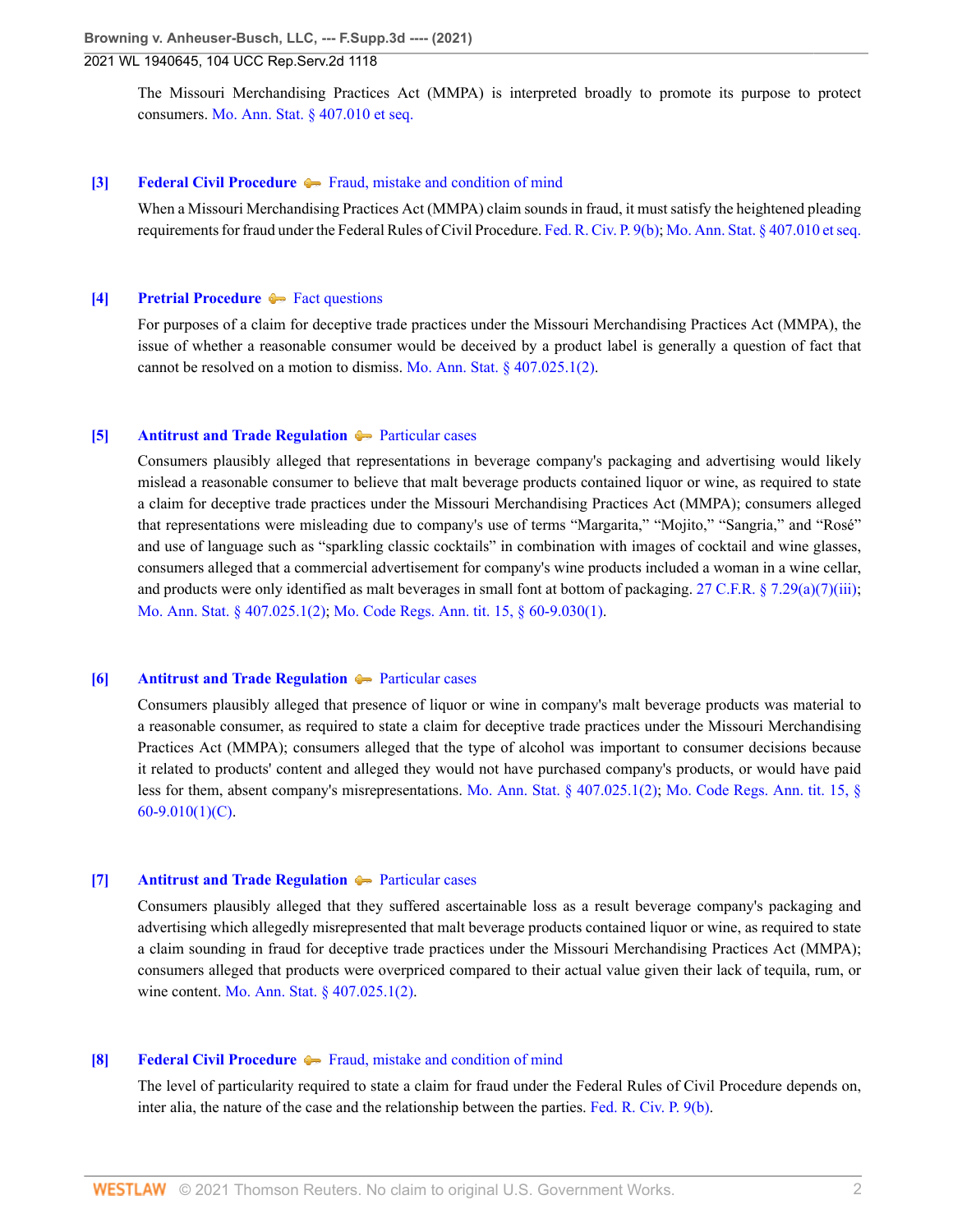### <span id="page-2-2"></span>**[\[9\]](#page-7-4) [Antitrust and Trade Regulation](http://www.westlaw.com/Browse/Home/KeyNumber/29T/View.html?docGuid=I1c8ca000b51911eb9379f12dace6abd9&originationContext=document&vr=3.0&rs=cblt1.0&transitionType=DocumentItem&contextData=(sc.UserEnteredCitation)) And Reliance**; **causation**; **injury**, loss, or damage

A plaintiff adequately pleads a claim sounding in fraud under the Missouri Merchandising Practices Act (MMPA) if he alleges an ascertainable loss under the benefit-of-the-bargain rule, which compares the actual value of the item to the value of the item if it had been as represented at the time of the transaction. [Mo. Ann. Stat. § 407.010 et seq.](http://www.westlaw.com/Link/Document/FullText?findType=L&pubNum=1000229&cite=MOST407.010&originatingDoc=I1c8ca000b51911eb9379f12dace6abd9&refType=LQ&originationContext=document&vr=3.0&rs=cblt1.0&transitionType=DocumentItem&contextData=(sc.UserEnteredCitation))

### <span id="page-2-3"></span>**[\[10\]](#page-8-0) [Fraud](http://www.westlaw.com/Browse/Home/KeyNumber/184/View.html?docGuid=I1c8ca000b51911eb9379f12dace6abd9&originationContext=document&vr=3.0&rs=cblt1.0&transitionType=DocumentItem&contextData=(sc.UserEnteredCitation))**  $\blacktriangleright$  [Elements of Actual Fraud](http://www.westlaw.com/Browse/Home/KeyNumber/184k2/View.html?docGuid=I1c8ca000b51911eb9379f12dace6abd9&originationContext=document&vr=3.0&rs=cblt1.0&transitionType=DocumentItem&contextData=(sc.UserEnteredCitation))

To state a claim for fraud under Missouri law, a plaintiff must adequately allege: (1) a representation, (2) its falsity, (3) its materiality, (4) the speaker's knowledge of its falsity or ignorance of its truth, (5) the speaker's intent that it should be acted on by the person and in the manner reasonably contemplated, (6) the hearer's ignorance of the falsity of the representation, (7) the hearer's reliance on the representation being true, (8) the hearer's right to rely thereon, and (9) the hearer's consequent and proximately caused injury.

# <span id="page-2-0"></span>**[\[11\]](#page-8-1) [Federal Civil Procedure](http://www.westlaw.com/Browse/Home/KeyNumber/170A/View.html?docGuid=I1c8ca000b51911eb9379f12dace6abd9&originationContext=document&vr=3.0&rs=cblt1.0&transitionType=DocumentItem&contextData=(sc.UserEnteredCitation))**  $\blacktriangleright$  [Fraud, mistake and condition of mind](http://www.westlaw.com/Browse/Home/KeyNumber/170Ak636/View.html?docGuid=I1c8ca000b51911eb9379f12dace6abd9&originationContext=document&vr=3.0&rs=cblt1.0&transitionType=DocumentItem&contextData=(sc.UserEnteredCitation))

Consumers adequately alleged that beverage company had intent to mislead with regard to packaging and advertising for malt beverage products which allegedly misrepresented that products contained liquor or wine, and thus consumers stated a claim against company for fraud under Missouri law; consumers pleaded particular details as to how packaging and advertising allegedly misrepresented products' contents, alleged that representations were made to induce consumers to purchase company's products, and alleged that company knew or reasonably should have known that such representations were false. [Fed. R. Civ. P. 9\(b\)](http://www.westlaw.com/Link/Document/FullText?findType=L&pubNum=1000600&cite=USFRCPR9&originatingDoc=I1c8ca000b51911eb9379f12dace6abd9&refType=LQ&originationContext=document&vr=3.0&rs=cblt1.0&transitionType=DocumentItem&contextData=(sc.UserEnteredCitation)).

# <span id="page-2-4"></span>**[\[12\]](#page-8-2) [Federal Civil Procedure](http://www.westlaw.com/Browse/Home/KeyNumber/170A/View.html?docGuid=I1c8ca000b51911eb9379f12dace6abd9&originationContext=document&vr=3.0&rs=cblt1.0&transitionType=DocumentItem&contextData=(sc.UserEnteredCitation))**  $\blacklozenge$  **[Fraud, mistake and condition of mind](http://www.westlaw.com/Browse/Home/KeyNumber/170Ak636/View.html?docGuid=I1c8ca000b51911eb9379f12dace6abd9&originationContext=document&vr=3.0&rs=cblt1.0&transitionType=DocumentItem&contextData=(sc.UserEnteredCitation))**

Although the Federal Rules of Civil Procedure allow general allegations of knowledge and intent when pleading a claim for fraud, the pleader is not given license to evade the less rigid – though still operative – strictures of the general requirements for pleading. [Fed. R. Civ. P. 8,](http://www.westlaw.com/Link/Document/FullText?findType=L&pubNum=1000600&cite=USFRCPR8&originatingDoc=I1c8ca000b51911eb9379f12dace6abd9&refType=LQ&originationContext=document&vr=3.0&rs=cblt1.0&transitionType=DocumentItem&contextData=(sc.UserEnteredCitation)) [9\(b\)](http://www.westlaw.com/Link/Document/FullText?findType=L&pubNum=1000600&cite=USFRCPR9&originatingDoc=I1c8ca000b51911eb9379f12dace6abd9&refType=LQ&originationContext=document&vr=3.0&rs=cblt1.0&transitionType=DocumentItem&contextData=(sc.UserEnteredCitation)).

# <span id="page-2-1"></span>**[\[13\]](#page-8-3) [Fraud](http://www.westlaw.com/Browse/Home/KeyNumber/184/View.html?docGuid=I1c8ca000b51911eb9379f12dace6abd9&originationContext=document&vr=3.0&rs=cblt1.0&transitionType=DocumentItem&contextData=(sc.UserEnteredCitation))**  $\blacktriangleright$  [Effect of existence of remedy by action on contract](http://www.westlaw.com/Browse/Home/KeyNumber/184k32/View.html?docGuid=I1c8ca000b51911eb9379f12dace6abd9&originationContext=document&vr=3.0&rs=cblt1.0&transitionType=DocumentItem&contextData=(sc.UserEnteredCitation))

Economic loss doctrine did not bar consumers' claim against beverage company for fraud under Missouri law, based on allegations that packaging and advertising for malt beverage products misrepresented that products contained liquor or wine.

# <span id="page-2-5"></span>**[\[14\]](#page-9-0) [Products Liability](http://www.westlaw.com/Browse/Home/KeyNumber/313A/View.html?docGuid=I1c8ca000b51911eb9379f12dace6abd9&originationContext=document&vr=3.0&rs=cblt1.0&transitionType=DocumentItem&contextData=(sc.UserEnteredCitation))**  $\blacklozenge$  **Economic losses;** damage to product itself

Under Missouri law, the economic loss doctrine prohibits a commercial buyer of goods from seeking to recover in tort for economic losses that are contractual in nature.

### <span id="page-2-6"></span>**[\[15\]](#page-9-1) [Fraud](http://www.westlaw.com/Browse/Home/KeyNumber/184/View.html?docGuid=I1c8ca000b51911eb9379f12dace6abd9&originationContext=document&vr=3.0&rs=cblt1.0&transitionType=DocumentItem&contextData=(sc.UserEnteredCitation))**  $\blacktriangleright$  [Effect of existence of remedy by action on contract](http://www.westlaw.com/Browse/Home/KeyNumber/184k32/View.html?docGuid=I1c8ca000b51911eb9379f12dace6abd9&originationContext=document&vr=3.0&rs=cblt1.0&transitionType=DocumentItem&contextData=(sc.UserEnteredCitation))

Under Missouri law, the economic loss doctrine forbids commercial contracting parties, as distinct from consumers, and other individuals not engaged in business, to escalate a contract dispute into a charge of tortious misrepresentation.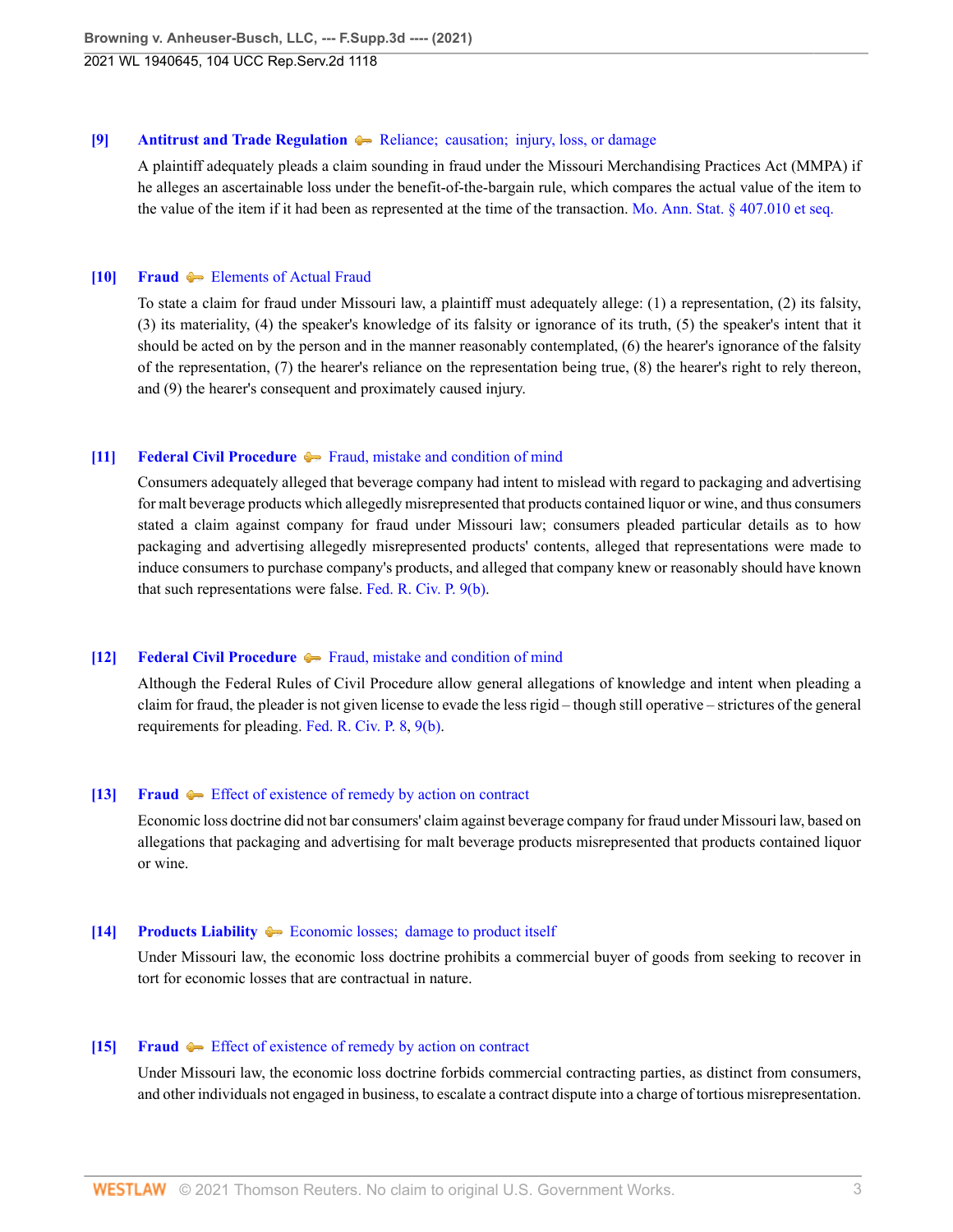#### <span id="page-3-2"></span>**[\[16\]](#page-9-2) [Sales](http://www.westlaw.com/Browse/Home/KeyNumber/343/View.html?docGuid=I1c8ca000b51911eb9379f12dace6abd9&originationContext=document&vr=3.0&rs=cblt1.0&transitionType=DocumentItem&contextData=(sc.UserEnteredCitation))**  $\blacklozenge$  **[Breach and elements thereof in general](http://www.westlaw.com/Browse/Home/KeyNumber/343k1643/View.html?docGuid=I1c8ca000b51911eb9379f12dace6abd9&originationContext=document&vr=3.0&rs=cblt1.0&transitionType=DocumentItem&contextData=(sc.UserEnteredCitation))**

To state a claim for a breach of express warranty under Missouri law, a plaintiff must adequately allege: (1) the defendant sold goods to the plaintiff, (2) the seller made a statement of fact about the kind or quality of those goods, (3) the statement of fact was a material factor inducing the buyer to purchase the goods, (4) the goods did not conform to that statement of fact, (5) the nonconformity injured the buyer, and (6) the buyer notified the seller of the nonconformity in a timely fashion.

#### <span id="page-3-0"></span>**[\[17\]](#page-9-3) [Sales](http://www.westlaw.com/Browse/Home/KeyNumber/343/View.html?docGuid=I1c8ca000b51911eb9379f12dace6abd9&originationContext=document&vr=3.0&rs=cblt1.0&transitionType=DocumentItem&contextData=(sc.UserEnteredCitation))** [Parties entitled to notice](http://www.westlaw.com/Browse/Home/KeyNumber/343k1855/View.html?docGuid=I1c8ca000b51911eb9379f12dace6abd9&originationContext=document&vr=3.0&rs=cblt1.0&transitionType=DocumentItem&contextData=(sc.UserEnteredCitation))

Consumers were not obligated to provide beverage manufacturer with pre-suit notice, as required by Article 2 of the Uniform Commercial Code (UCC) for a buyer's claim of breach against a seller, with regard to consumers' claim for breach of express warranty under Missouri law, alleging that malt beverage products did not conform to representations in packaging and advertising that products contained liquor or wine; manufacturer was not the immediate seller of products at issue. [Mo. Ann. Stat. § 400.2-607\(3\)\(a\).](http://www.westlaw.com/Link/Document/FullText?findType=L&pubNum=1000229&cite=MOST400.2-607&originatingDoc=I1c8ca000b51911eb9379f12dace6abd9&refType=SP&originationContext=document&vr=3.0&rs=cblt1.0&transitionType=DocumentItem&contextData=(sc.UserEnteredCitation)#co_pp_b84a0000fd100)

# <span id="page-3-3"></span>**[\[18\]](#page-9-4) [Sales](http://www.westlaw.com/Browse/Home/KeyNumber/343/View.html?docGuid=I1c8ca000b51911eb9379f12dace6abd9&originationContext=document&vr=3.0&rs=cblt1.0&transitionType=DocumentItem&contextData=(sc.UserEnteredCitation))**  $\blacktriangleright$  [Parties entitled to notice](http://www.westlaw.com/Browse/Home/KeyNumber/343k1855/View.html?docGuid=I1c8ca000b51911eb9379f12dace6abd9&originationContext=document&vr=3.0&rs=cblt1.0&transitionType=DocumentItem&contextData=(sc.UserEnteredCitation))

For purposes of a claim for breach of express warranty under Missouri law, a buyer is only under a duty to notify the immediate seller, rather than the manufacturer, that a product does not conform to the seller's statements. [Mo.](http://www.westlaw.com/Link/Document/FullText?findType=L&pubNum=1000229&cite=MOST400.2-607&originatingDoc=I1c8ca000b51911eb9379f12dace6abd9&refType=SP&originationContext=document&vr=3.0&rs=cblt1.0&transitionType=DocumentItem&contextData=(sc.UserEnteredCitation)#co_pp_b84a0000fd100) [Ann. Stat. § 400.2-607\(3\)\(a\)](http://www.westlaw.com/Link/Document/FullText?findType=L&pubNum=1000229&cite=MOST400.2-607&originatingDoc=I1c8ca000b51911eb9379f12dace6abd9&refType=SP&originationContext=document&vr=3.0&rs=cblt1.0&transitionType=DocumentItem&contextData=(sc.UserEnteredCitation)#co_pp_b84a0000fd100).

### <span id="page-3-4"></span>**[\[19\]](#page-9-5) [Sales](http://www.westlaw.com/Browse/Home/KeyNumber/343/View.html?docGuid=I1c8ca000b51911eb9379f12dace6abd9&originationContext=document&vr=3.0&rs=cblt1.0&transitionType=DocumentItem&contextData=(sc.UserEnteredCitation))**  $\blacklozenge$  **[Breach and elements thereof in general](http://www.westlaw.com/Browse/Home/KeyNumber/343k1716/View.html?docGuid=I1c8ca000b51911eb9379f12dace6abd9&originationContext=document&vr=3.0&rs=cblt1.0&transitionType=DocumentItem&contextData=(sc.UserEnteredCitation))**

To state a claim for breach of implied warranty of merchantability under Missouri law, a plaintiff must adequately allege: (1) that a merchant sold goods, (2) which were not merchantable at the time of the sale, (3) injury and damages to the plaintiff or his property (4) which were caused proximately or in fact by the defective nature of the goods, and (5) notice to the seller of the injury. Mo. Ann. Stat.  $\S$  400.2-314(2)(c).

#### <span id="page-3-1"></span>**[\[20\]](#page-10-0) [Sales](http://www.westlaw.com/Browse/Home/KeyNumber/343/View.html?docGuid=I1c8ca000b51911eb9379f12dace6abd9&originationContext=document&vr=3.0&rs=cblt1.0&transitionType=DocumentItem&contextData=(sc.UserEnteredCitation))**  $\rightarrow$  [Food and beverages](http://www.westlaw.com/Browse/Home/KeyNumber/343k1723/View.html?docGuid=I1c8ca000b51911eb9379f12dace6abd9&originationContext=document&vr=3.0&rs=cblt1.0&transitionType=DocumentItem&contextData=(sc.UserEnteredCitation))

Consumers plausibly alleged that malt beverage products did not conform to promises or affirmations of fact made on containers or labels, as required for products to be deemed merchantable under Article 2 of the Uniform Commercial Code (UCC), and thus consumers stated a claim against beverage manufacturer for breach of implied warranty of merchantability under Missouri law; consumers alleged that packaging and advertisements plausibly constituted a promise or affirmation that products contained liquor or wine even though products did not contain either substance. [Mo. Ann. Stat. § 400.2-314\(2\)\(c, f\).](http://www.westlaw.com/Link/Document/FullText?findType=L&pubNum=1000229&cite=MOST400.2-314&originatingDoc=I1c8ca000b51911eb9379f12dace6abd9&refType=SP&originationContext=document&vr=3.0&rs=cblt1.0&transitionType=DocumentItem&contextData=(sc.UserEnteredCitation)#co_pp_58730000872b1)

### <span id="page-3-5"></span>**[\[21\]](#page-10-1) [Implied and Constructive Contracts](http://www.westlaw.com/Browse/Home/KeyNumber/205H/View.html?docGuid=I1c8ca000b51911eb9379f12dace6abd9&originationContext=document&vr=3.0&rs=cblt1.0&transitionType=DocumentItem&contextData=(sc.UserEnteredCitation))**  $\blacklozenge$  [Unjust enrichment](http://www.westlaw.com/Browse/Home/KeyNumber/205Hk3/View.html?docGuid=I1c8ca000b51911eb9379f12dace6abd9&originationContext=document&vr=3.0&rs=cblt1.0&transitionType=DocumentItem&contextData=(sc.UserEnteredCitation))

Under Missouri law, a claim for unjust enrichment requires (1) the plaintiff conferred a benefit on the defendant, (2) the defendant appreciated the benefit, and (3) the defendant accepted and retained the benefit under inequitable and/ or unjust circumstances.

### <span id="page-3-6"></span>**[\[22\]](#page-10-2) [Implied and Constructive Contracts](http://www.westlaw.com/Browse/Home/KeyNumber/205H/View.html?docGuid=I1c8ca000b51911eb9379f12dace6abd9&originationContext=document&vr=3.0&rs=cblt1.0&transitionType=DocumentItem&contextData=(sc.UserEnteredCitation))**  $\blacklozenge$  [Effect of Express Contract](http://www.westlaw.com/Browse/Home/KeyNumber/205HI(D)/View.html?docGuid=I1c8ca000b51911eb9379f12dace6abd9&originationContext=document&vr=3.0&rs=cblt1.0&transitionType=DocumentItem&contextData=(sc.UserEnteredCitation))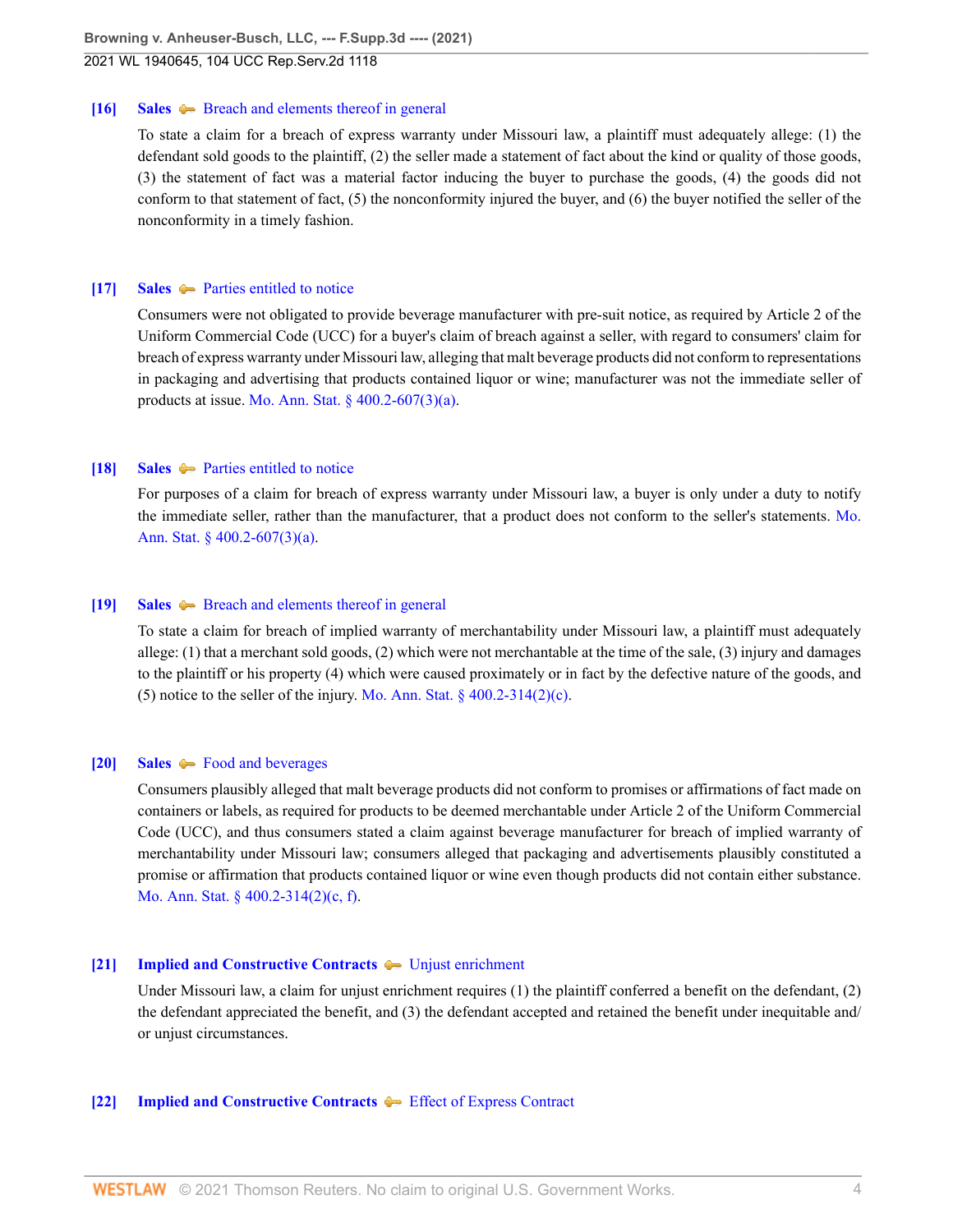Consumers' remedy at law against beverage company for breach of express warranty, based on allegation that malt beverage products failed to conform to representations on packaging that products contained liquor or wine, did not preclude consumers' claim for unjust enrichment under Missouri law; unjust enrichment claim was based on company's alleged deception rather than violation of a warranty. [Fed. R. CIv. P. 8\(d\)\(3\)](http://www.westlaw.com/Link/Document/FullText?findType=L&pubNum=1000600&cite=USFRCPR8&originatingDoc=I1c8ca000b51911eb9379f12dace6abd9&refType=LQ&originationContext=document&vr=3.0&rs=cblt1.0&transitionType=DocumentItem&contextData=(sc.UserEnteredCitation)).

#### <span id="page-4-0"></span>**[\[23\]](#page-10-3) [Implied and Constructive Contracts](http://www.westlaw.com/Browse/Home/KeyNumber/205H/View.html?docGuid=I1c8ca000b51911eb9379f12dace6abd9&originationContext=document&vr=3.0&rs=cblt1.0&transitionType=DocumentItem&contextData=(sc.UserEnteredCitation))**  $\blacklozenge$  [Unjust enrichment](http://www.westlaw.com/Browse/Home/KeyNumber/205Hk3/View.html?docGuid=I1c8ca000b51911eb9379f12dace6abd9&originationContext=document&vr=3.0&rs=cblt1.0&transitionType=DocumentItem&contextData=(sc.UserEnteredCitation))

Consumers plausibly alleged that they conferred a benefit on beverage company by purchasing company's malt beverage products from a third-party seller, as required to state a claim for unjust enrichment under Missouri law, based on company's alleged misrepresentations that products contained liquor or wine; consumers alleged that company retained revenues from their purchases of said products.

### <span id="page-4-2"></span>**[\[24\]](#page-11-0) [Injunction](http://www.westlaw.com/Browse/Home/KeyNumber/212/View.html?docGuid=I1c8ca000b51911eb9379f12dace6abd9&originationContext=document&vr=3.0&rs=cblt1.0&transitionType=DocumentItem&contextData=(sc.UserEnteredCitation))**  $\blacktriangleright$  Persons entitled to apply; standing

To have Article III standing to seek injunctive relief, a plaintiff must show that he is under threat of suffering injury in fact that is concrete and particularized, the threat must be actual and imminent, not conjectural or hypothetical, it must be fairly traceable to the challenged action of the defendant, and it must be likely that a favorable judicial decision will prevent or redress the injury. [U.S. Const. art. 3, § 2, cl. 1](http://www.westlaw.com/Link/Document/FullText?findType=L&pubNum=1000583&cite=USCOARTIIIS2CL1&originatingDoc=I1c8ca000b51911eb9379f12dace6abd9&refType=LQ&originationContext=document&vr=3.0&rs=cblt1.0&transitionType=DocumentItem&contextData=(sc.UserEnteredCitation)).

#### <span id="page-4-3"></span>**[\[25\]](#page-11-1) [Injunction](http://www.westlaw.com/Browse/Home/KeyNumber/212/View.html?docGuid=I1c8ca000b51911eb9379f12dace6abd9&originationContext=document&vr=3.0&rs=cblt1.0&transitionType=DocumentItem&contextData=(sc.UserEnteredCitation))**  $\blacklozenge$  Persons entitled to apply; standing

The fact of past damages does nothing to establish a real, immediate threat that the plaintiff would again suffer similar injury in the future, as required to have Article III standing to seek injunctive relief; some-day intentions, without any description of concrete plans, or indeed any specification of when the some day will be, do not support a finding of actual or imminent injury. [U.S. Const. art. 3, § 2, cl. 1.](http://www.westlaw.com/Link/Document/FullText?findType=L&pubNum=1000583&cite=USCOARTIIIS2CL1&originatingDoc=I1c8ca000b51911eb9379f12dace6abd9&refType=LQ&originationContext=document&vr=3.0&rs=cblt1.0&transitionType=DocumentItem&contextData=(sc.UserEnteredCitation))

#### <span id="page-4-1"></span>**[\[26\]](#page-11-2) [Antitrust and Trade Regulation](http://www.westlaw.com/Browse/Home/KeyNumber/29T/View.html?docGuid=I1c8ca000b51911eb9379f12dace6abd9&originationContext=document&vr=3.0&rs=cblt1.0&transitionType=DocumentItem&contextData=(sc.UserEnteredCitation))**  $\blacklozenge$  [Private entities or individuals](http://www.westlaw.com/Browse/Home/KeyNumber/29Tk290/View.html?docGuid=I1c8ca000b51911eb9379f12dace6abd9&originationContext=document&vr=3.0&rs=cblt1.0&transitionType=DocumentItem&contextData=(sc.UserEnteredCitation))

Under Missouri law, consumers alleged an ongoing injury sufficient to confer Article III standing to pursue injunctive relief against beverage company based on company's packaging which allegedly misrepresented that malt beverage products contained liquor or wine; consumers alleged that they were continually at risk of being deceived absent knowing for certain that company would not one day include liquor or wine in said products and alleged that they would purchase products if they were confident in company's packaging. [U.S. Const. art. 3, § 2, cl. 1](http://www.westlaw.com/Link/Document/FullText?findType=L&pubNum=1000583&cite=USCOARTIIIS2CL1&originatingDoc=I1c8ca000b51911eb9379f12dace6abd9&refType=LQ&originationContext=document&vr=3.0&rs=cblt1.0&transitionType=DocumentItem&contextData=(sc.UserEnteredCitation)).

# <span id="page-4-4"></span>**[\[27\]](#page-12-0) [Products Liability](http://www.westlaw.com/Browse/Home/KeyNumber/313A/View.html?docGuid=I1c8ca000b51911eb9379f12dace6abd9&originationContext=document&vr=3.0&rs=cblt1.0&transitionType=DocumentItem&contextData=(sc.UserEnteredCitation))**  $\blacklozenge$  **[Persons Entitled to Sue](http://www.westlaw.com/Browse/Home/KeyNumber/313Ak157/View.html?docGuid=I1c8ca000b51911eb9379f12dace6abd9&originationContext=document&vr=3.0&rs=cblt1.0&transitionType=DocumentItem&contextData=(sc.UserEnteredCitation))**

A court's review of the scope of a named plaintiff's Article III standing is necessarily limited at the motion to dismiss stage in a products liability class action regarding unpurchased products; factual allegations that raise a reasonable inference that the products are substantially similar to ones that were purchased may suffice. [U.S. Const. art. 3, §](http://www.westlaw.com/Link/Document/FullText?findType=L&pubNum=1000583&cite=USCOARTIIIS2CL1&originatingDoc=I1c8ca000b51911eb9379f12dace6abd9&refType=LQ&originationContext=document&vr=3.0&rs=cblt1.0&transitionType=DocumentItem&contextData=(sc.UserEnteredCitation)) [2, cl. 1.](http://www.westlaw.com/Link/Document/FullText?findType=L&pubNum=1000583&cite=USCOARTIIIS2CL1&originatingDoc=I1c8ca000b51911eb9379f12dace6abd9&refType=LQ&originationContext=document&vr=3.0&rs=cblt1.0&transitionType=DocumentItem&contextData=(sc.UserEnteredCitation))

#### <span id="page-4-5"></span>**[\[28\]](#page-12-1) [Antitrust and Trade Regulation](http://www.westlaw.com/Browse/Home/KeyNumber/29T/View.html?docGuid=I1c8ca000b51911eb9379f12dace6abd9&originationContext=document&vr=3.0&rs=cblt1.0&transitionType=DocumentItem&contextData=(sc.UserEnteredCitation))**  $\blacktriangleright$  [Private entities or individuals](http://www.westlaw.com/Browse/Home/KeyNumber/29Tk290/View.html?docGuid=I1c8ca000b51911eb9379f12dace6abd9&originationContext=document&vr=3.0&rs=cblt1.0&transitionType=DocumentItem&contextData=(sc.UserEnteredCitation))

Under Missouri law, consumers adequately alleged that beverage company's malt beverage products which consumers did not purchase were substantially similar to products which consumers did purchase, for purposes of determining whether consumers had Article III standing to pursue injunctive relief in class action against company alleging that packaging misrepresented that products contained liquor; consumers alleged that packaging for both purchased and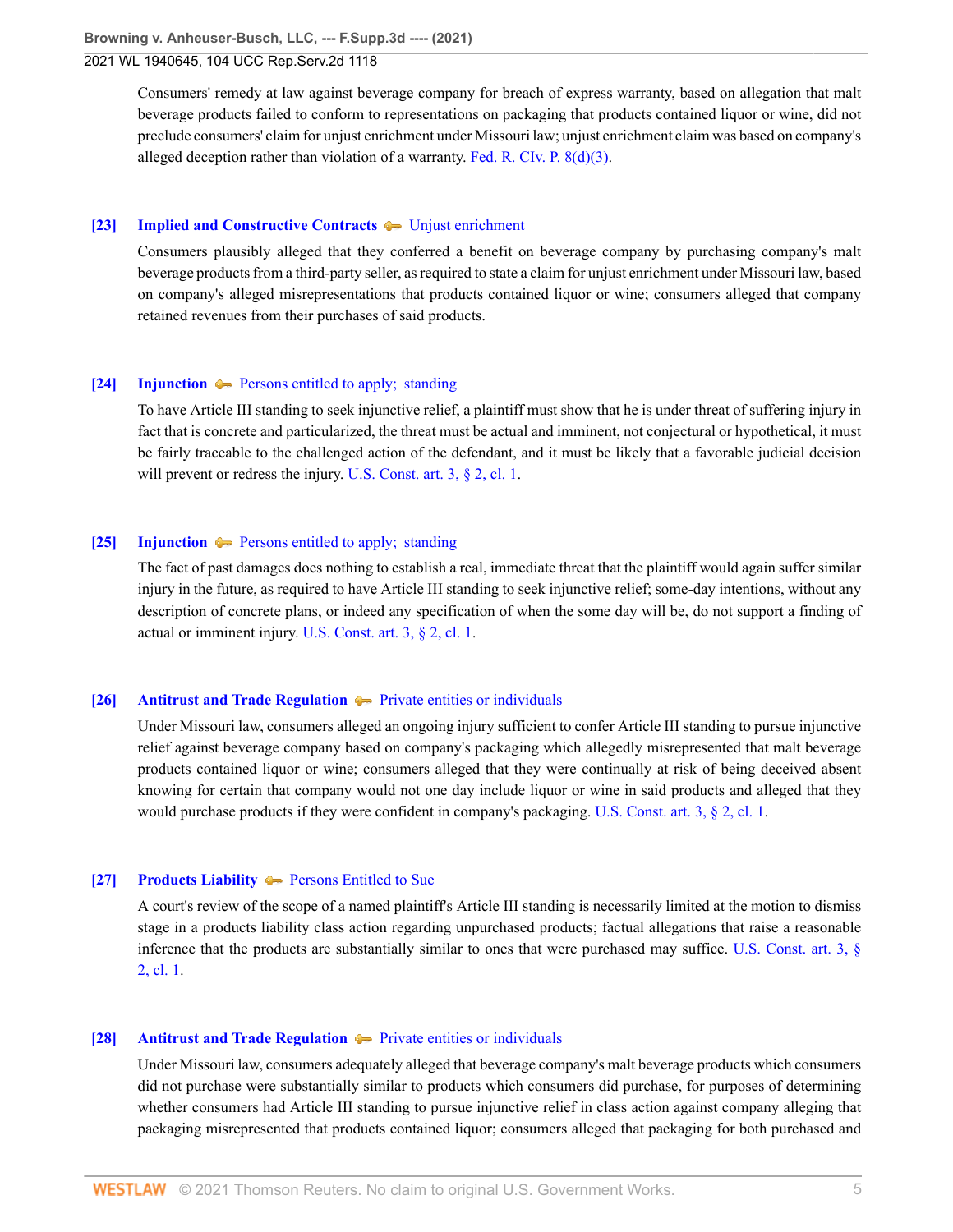unpurchased products used cocktail names and associated imagery which suggested the presence of liquor. [U.S. Const.](http://www.westlaw.com/Link/Document/FullText?findType=L&pubNum=1000583&cite=USCOARTIIIS2CL1&originatingDoc=I1c8ca000b51911eb9379f12dace6abd9&refType=LQ&originationContext=document&vr=3.0&rs=cblt1.0&transitionType=DocumentItem&contextData=(sc.UserEnteredCitation)) [art. 3, § 2, cl. 1.](http://www.westlaw.com/Link/Document/FullText?findType=L&pubNum=1000583&cite=USCOARTIIIS2CL1&originatingDoc=I1c8ca000b51911eb9379f12dace6abd9&refType=LQ&originationContext=document&vr=3.0&rs=cblt1.0&transitionType=DocumentItem&contextData=(sc.UserEnteredCitation))

### **Attorneys and Law Firms**

[Benjamin Heikali](http://www.westlaw.com/Link/Document/FullText?findType=h&pubNum=176284&cite=0496466299&originatingDoc=I1c8ca000b51911eb9379f12dace6abd9&refType=RQ&originationContext=document&vr=3.0&rs=cblt1.0&transitionType=DocumentItem&contextData=(sc.UserEnteredCitation)), Pro Hac Vice, Los Angeles, CA, [Timothy J. Peter](http://www.westlaw.com/Link/Document/FullText?findType=h&pubNum=176284&cite=0490259799&originatingDoc=I1c8ca000b51911eb9379f12dace6abd9&refType=RQ&originationContext=document&vr=3.0&rs=cblt1.0&transitionType=DocumentItem&contextData=(sc.UserEnteredCitation)), Pro Hac Vice, Faruqi & Faruqi, LLP, Philadelphia, PA, [Tim Eugene Dollar,](http://www.westlaw.com/Link/Document/FullText?findType=h&pubNum=176284&cite=0183968601&originatingDoc=I1c8ca000b51911eb9379f12dace6abd9&refType=RQ&originationContext=document&vr=3.0&rs=cblt1.0&transitionType=DocumentItem&contextData=(sc.UserEnteredCitation)) Dollar, Burns, Becker & Hershewe, L.C., Kansas City, MO, for Plaintiff [Megan Browning](http://www.westlaw.com/Link/Document/FullText?findType=h&pubNum=176284&cite=0475390101&originatingDoc=I1c8ca000b51911eb9379f12dace6abd9&refType=RQ&originationContext=document&vr=3.0&rs=cblt1.0&transitionType=DocumentItem&contextData=(sc.UserEnteredCitation)).

[Tim Eugene Dollar,](http://www.westlaw.com/Link/Document/FullText?findType=h&pubNum=176284&cite=0183968601&originatingDoc=I1c8ca000b51911eb9379f12dace6abd9&refType=RQ&originationContext=document&vr=3.0&rs=cblt1.0&transitionType=DocumentItem&contextData=(sc.UserEnteredCitation)) Dollar, Burns, Becker & Hershewe, L.C., Kansas City, MO, for Plaintiff Allen Kesselring.

[James F. Bennett,](http://www.westlaw.com/Link/Document/FullText?findType=h&pubNum=176284&cite=0204301601&originatingDoc=I1c8ca000b51911eb9379f12dace6abd9&refType=RQ&originationContext=document&vr=3.0&rs=cblt1.0&transitionType=DocumentItem&contextData=(sc.UserEnteredCitation)) [Adam J. Simon,](http://www.westlaw.com/Link/Document/FullText?findType=h&pubNum=176284&cite=0501133899&originatingDoc=I1c8ca000b51911eb9379f12dace6abd9&refType=RQ&originationContext=document&vr=3.0&rs=cblt1.0&transitionType=DocumentItem&contextData=(sc.UserEnteredCitation)) [Hannah Preston](http://www.westlaw.com/Link/Document/FullText?findType=h&pubNum=176284&cite=0389906201&originatingDoc=I1c8ca000b51911eb9379f12dace6abd9&refType=RQ&originationContext=document&vr=3.0&rs=cblt1.0&transitionType=DocumentItem&contextData=(sc.UserEnteredCitation)), Dowd Bennett LLP, Clayton, MO, for Defendant.

# **ORDER**

# [STEPHEN R. BOUGH,](http://www.westlaw.com/Link/Document/FullText?findType=h&pubNum=176284&cite=0325719199&originatingDoc=I1c8ca000b51911eb9379f12dace6abd9&refType=RQ&originationContext=document&vr=3.0&rs=cblt1.0&transitionType=DocumentItem&contextData=(sc.UserEnteredCitation)) UNITED STATES DISTRICT JUDGE

**\*1** Before the Court is Defendant Anheuser-Busch, LLC's ("AB") Motion to Dismiss. (Doc. #10.) For the reasons stated below, the motion is GRANTED IN PART and DENIED IN PART.

# **I. BACKGROUND**

This lawsuit is a consumer protection class action brought by Megan Browning ("Browning") and Adam Kesselring ("Kesselring") (collectively "Plaintiffs"). It arises out of AB's alleged false and misleading packaging and advertising of its Ritas Margarita, Mojito, Rosé, and Sangria beverages sold in enclosed packages (the "Products"). The relevant facts taken from Plaintiffs' Complaint are set forth below.

Plaintiffs primarily argue that AB misleadingly labels and advertises the Products as containing certain types of alcohol when, in fact, they do not. For example, AB manufactures and sells packaged beverages as "SPARKLING MARGARITA" (the "Margarita Products"), which, in addition to the use of the word margarita, contain images of a margarita glass on the packaging. Plaintiffs argue that margaritas are cocktails which typically contain tequila, and therefore a reasonable consumer would be led to believe the Margarita Products contain tequila. However, they do not. Similarly, AB manufactures and sells packaged beverages as "MOJITO" and "SPARKLING CLASSIC COCKTAIL" (the "Mojito Products") that do not contain rum, as well as beverages labelled as "ROSÉ," "SANGRIA" "SPRITZ" (the "Wine Products"), which do not actually contain any wine. The only indication that the Products are simply flavored beers is a statement located at the bottom of the packaging which, in a small font, identifies the Products as "malt beverages."

At different points over the course of 2019 and 2020, Plaintiffs Browning and Kesselring allegedly purchased various Margarita Products and Wine Products. Plaintiffs claim they never saw a disclaimer regarding the purchased Products' true contents, and both allegedly relied on the Products' respective representations, which caused them to falsely believe that the Margarita Products contained tequila and the Wine Products contained wine. Plaintiffs state they would not have purchased the Products had they known they did not contain liquor or wine, or would have paid significantly less for them.

Plaintiffs subsequently filed this lawsuit asserting AB's Product representations violated: the Missouri Merchandising Practices Act ("MMPA") (Count I); breach of express warranty (Count II); breach of implied warranty of merchantability (Count III); fraud (Count IV); and unjust enrichment/quasi-contract (Count V). Plaintiffs seek certification for five nationwide classes and Missouri subclasses, one for each Count. Plaintiffs also seek damages and injunctive relief enjoining AB from continuing to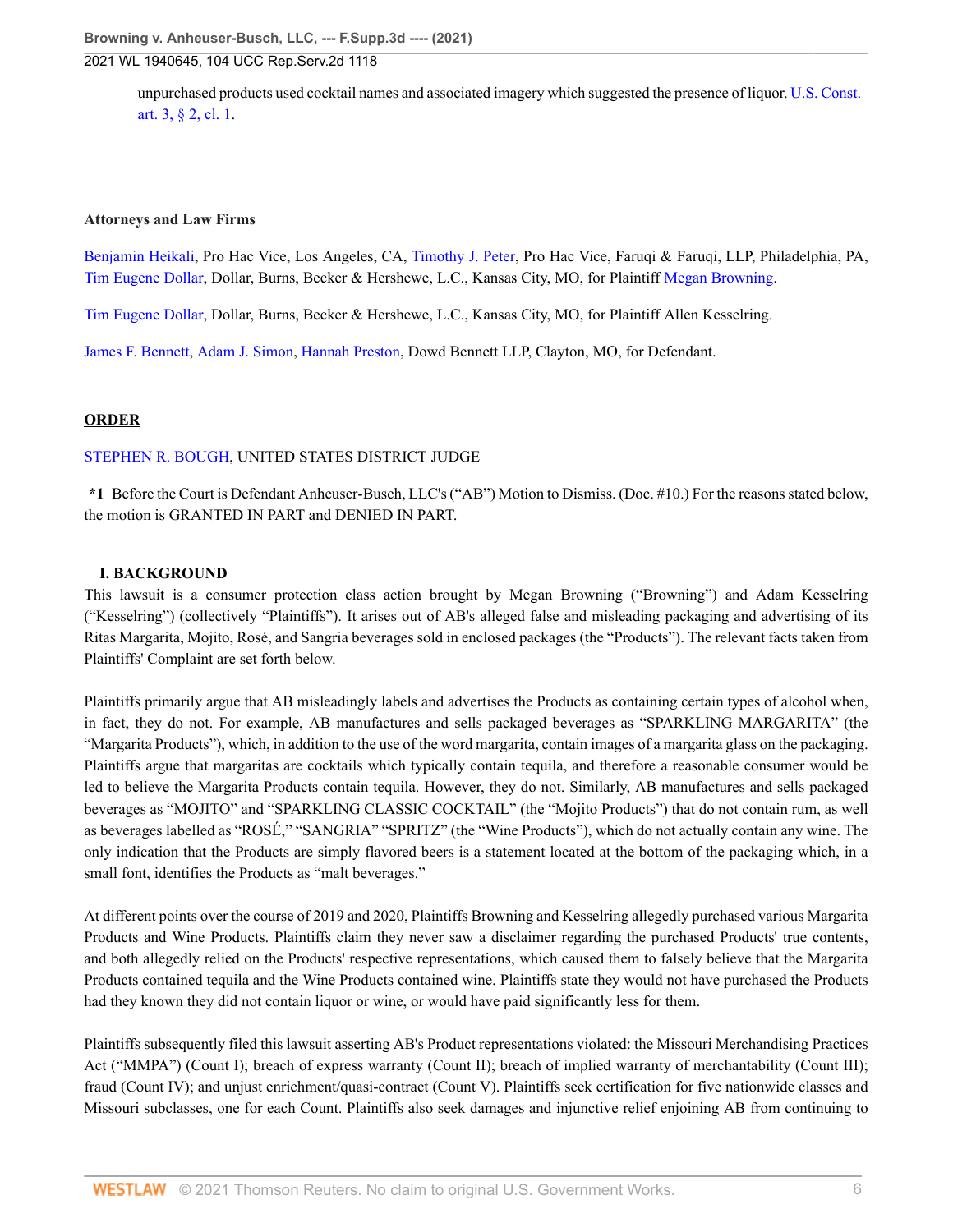package and advertise the Products as discussed. AB now moves the Court to dismiss the Complaint pursuant to [Federal Rule](http://www.westlaw.com/Link/Document/FullText?findType=L&pubNum=1000600&cite=USFRCPR12&originatingDoc=I1c8ca000b51911eb9379f12dace6abd9&refType=LQ&originationContext=document&vr=3.0&rs=cblt1.0&transitionType=DocumentItem&contextData=(sc.UserEnteredCitation)) [of Civil Procedure 12\(b\)\(6\).](http://www.westlaw.com/Link/Document/FullText?findType=L&pubNum=1000600&cite=USFRCPR12&originatingDoc=I1c8ca000b51911eb9379f12dace6abd9&refType=LQ&originationContext=document&vr=3.0&rs=cblt1.0&transitionType=DocumentItem&contextData=(sc.UserEnteredCitation)) Plaintiffs oppose the motion.

# **II. LEGAL STANDARD**

[Rule 12\(b\)\(6\)](http://www.westlaw.com/Link/Document/FullText?findType=L&pubNum=1000600&cite=USFRCPR12&originatingDoc=I1c8ca000b51911eb9379f12dace6abd9&refType=LQ&originationContext=document&vr=3.0&rs=cblt1.0&transitionType=DocumentItem&contextData=(sc.UserEnteredCitation)) provides that a defendant may move to dismiss for "failure to state a claim upon which relief can be granted." "To survive a motion to dismiss [for failure to state a claim], a complaint must contain sufficient factual matter, accepted as true, to state a claim to relief that is plausible on its face." *Ashcroft v. Iqbal*[, 556 U.S. 662, 678, 129 S.Ct. 1937, 173 L.Ed.2d](http://www.westlaw.com/Link/Document/FullText?findType=Y&serNum=2018848474&pubNum=0000780&originatingDoc=I1c8ca000b51911eb9379f12dace6abd9&refType=RP&fi=co_pp_sp_780_678&originationContext=document&vr=3.0&rs=cblt1.0&transitionType=DocumentItem&contextData=(sc.UserEnteredCitation)#co_pp_sp_780_678) [868 \(2009\)](http://www.westlaw.com/Link/Document/FullText?findType=Y&serNum=2018848474&pubNum=0000780&originatingDoc=I1c8ca000b51911eb9379f12dace6abd9&refType=RP&fi=co_pp_sp_780_678&originationContext=document&vr=3.0&rs=cblt1.0&transitionType=DocumentItem&contextData=(sc.UserEnteredCitation)#co_pp_sp_780_678) (citations and quotation marks omitted). "A claim has facial plausibility when the plaintiff pleads factual content that allows the court to draw the reasonable inference that the defendant is liable for the misconduct alleged." *[Ash v. Anderson](http://www.westlaw.com/Link/Document/FullText?findType=Y&serNum=2036937889&pubNum=0000506&originatingDoc=I1c8ca000b51911eb9379f12dace6abd9&refType=RP&fi=co_pp_sp_506_960&originationContext=document&vr=3.0&rs=cblt1.0&transitionType=DocumentItem&contextData=(sc.UserEnteredCitation)#co_pp_sp_506_960) Merchs., LLC*[, 799 F.3d 957, 960 \(8th Cir. 2015\)](http://www.westlaw.com/Link/Document/FullText?findType=Y&serNum=2036937889&pubNum=0000506&originatingDoc=I1c8ca000b51911eb9379f12dace6abd9&refType=RP&fi=co_pp_sp_506_960&originationContext=document&vr=3.0&rs=cblt1.0&transitionType=DocumentItem&contextData=(sc.UserEnteredCitation)#co_pp_sp_506_960) (quoting *Iqbal*[, 556 U.S. at 678, 129 S.Ct. 1937](http://www.westlaw.com/Link/Document/FullText?findType=Y&serNum=2018848474&pubNum=0000780&originatingDoc=I1c8ca000b51911eb9379f12dace6abd9&refType=RP&fi=co_pp_sp_780_678&originationContext=document&vr=3.0&rs=cblt1.0&transitionType=DocumentItem&contextData=(sc.UserEnteredCitation)#co_pp_sp_780_678)). "Threadbare recitals of the elements of a cause of action, supported by mere conclusory statements, do not suffice." *Iqbal*[, 556 U.S. at 678, 129 S.Ct. 1937.](http://www.westlaw.com/Link/Document/FullText?findType=Y&serNum=2018848474&pubNum=0000780&originatingDoc=I1c8ca000b51911eb9379f12dace6abd9&refType=RP&fi=co_pp_sp_780_678&originationContext=document&vr=3.0&rs=cblt1.0&transitionType=DocumentItem&contextData=(sc.UserEnteredCitation)#co_pp_sp_780_678)

# <span id="page-6-0"></span>**III. DISCUSSION**

**\*2 [\[1\]](#page-0-0)** "A United States District Court sitting in diversity jurisdiction applies the substantive law of the forum state." *[Fogelbach v. Wal-Mart Stores, Inc.](http://www.westlaw.com/Link/Document/FullText?findType=Y&serNum=2001914514&pubNum=0000506&originatingDoc=I1c8ca000b51911eb9379f12dace6abd9&refType=RP&fi=co_pp_sp_506_698&originationContext=document&vr=3.0&rs=cblt1.0&transitionType=DocumentItem&contextData=(sc.UserEnteredCitation)#co_pp_sp_506_698)*, 270 F.3d 696, 698 (8th Cir. 2001). The parties do not dispute that Missouri law governs the Court's analysis. The arguments are addressed in the order presented by the parties.

# **A. Count I – Violation of Missouri's Merchandising Practices Act**

<span id="page-6-1"></span>**[\[2\]](#page-0-1)** The MMPA prohibits the "act, use or employment by any person of any deception, false pretense, false promise, misrepresentation, unfair practice or the concealment, suppression, or omission of any material fact in connection with the sale or advertisement of any merchandise in trade or commerce[.]" [Mo. Rev. Stat. § 407.020.1](http://www.westlaw.com/Link/Document/FullText?findType=L&pubNum=1000229&cite=MOST407.020&originatingDoc=I1c8ca000b51911eb9379f12dace6abd9&refType=LQ&originationContext=document&vr=3.0&rs=cblt1.0&transitionType=DocumentItem&contextData=(sc.UserEnteredCitation)). To state a claim under the MMPA, a plaintiff must adequately allege that it: "(1) purchased merchandise from the defendant; (2) for personal, family, or household purposes; and (3) suffered an ascertainable loss of money or property; (4) as a result of defendant's use of one of the methods, acts, or practices declared unlawful by the Act." *Kelly v. Cape Cod Potato Chip Co.*[, 81 F. Supp. 3d 754, 757 \(W.D. Mo. 2015\)](http://www.westlaw.com/Link/Document/FullText?findType=Y&serNum=2035348121&pubNum=0007903&originatingDoc=I1c8ca000b51911eb9379f12dace6abd9&refType=RP&fi=co_pp_sp_7903_757&originationContext=document&vr=3.0&rs=cblt1.0&transitionType=DocumentItem&contextData=(sc.UserEnteredCitation)#co_pp_sp_7903_757) (citing [Mo. Rev. Stat. § 407.025.1\)](http://www.westlaw.com/Link/Document/FullText?findType=L&pubNum=1000229&cite=MOST407.025&originatingDoc=I1c8ca000b51911eb9379f12dace6abd9&refType=LQ&originationContext=document&vr=3.0&rs=cblt1.0&transitionType=DocumentItem&contextData=(sc.UserEnteredCitation)). "The MMPA is interpreted broadly to promote its purpose to protect consumers." *[Thornton](http://www.westlaw.com/Link/Document/FullText?findType=Y&serNum=2039475094&pubNum=0000999&originatingDoc=I1c8ca000b51911eb9379f12dace6abd9&refType=RP&originationContext=document&vr=3.0&rs=cblt1.0&transitionType=DocumentItem&contextData=(sc.UserEnteredCitation)) v. Pinnacle Foods Grp. LLC*[No. 16-CV-00158 JAR, 2016 WL 4073713,](http://www.westlaw.com/Link/Document/FullText?findType=Y&serNum=2039475094&pubNum=0000999&originatingDoc=I1c8ca000b51911eb9379f12dace6abd9&refType=RP&originationContext=document&vr=3.0&rs=cblt1.0&transitionType=DocumentItem&contextData=(sc.UserEnteredCitation))\*2 [\(E.D. Mo. Aug. 1, 2016\)](http://www.westlaw.com/Link/Document/FullText?findType=Y&serNum=2039475094&pubNum=0000999&originatingDoc=I1c8ca000b51911eb9379f12dace6abd9&refType=RP&originationContext=document&vr=3.0&rs=cblt1.0&transitionType=DocumentItem&contextData=(sc.UserEnteredCitation)) (citing *[Huch v. Charter](http://www.westlaw.com/Link/Document/FullText?findType=Y&serNum=2019534846&pubNum=0004644&originatingDoc=I1c8ca000b51911eb9379f12dace6abd9&refType=RP&fi=co_pp_sp_4644_724&originationContext=document&vr=3.0&rs=cblt1.0&transitionType=DocumentItem&contextData=(sc.UserEnteredCitation)#co_pp_sp_4644_724) Commc'ns, Inc.*[, 290 S.W.3d 721, 724 \(Mo. banc 2009\)](http://www.westlaw.com/Link/Document/FullText?findType=Y&serNum=2019534846&pubNum=0004644&originatingDoc=I1c8ca000b51911eb9379f12dace6abd9&refType=RP&fi=co_pp_sp_4644_724&originationContext=document&vr=3.0&rs=cblt1.0&transitionType=DocumentItem&contextData=(sc.UserEnteredCitation)#co_pp_sp_4644_724)).

<span id="page-6-2"></span>**[\[3\]](#page-1-1)** When an MMPA claim sounds in fraud, as Plaintiffs' claims do here, it must satisfy the heightened pleading requirements of Rule 9(b). *See Muhammad v. Pub. Storage Co.*[, No. 14-0246-CV-W-ODS, 2014 WL 3687328, at \\* 3 \(W.D. Mo. July 24,](http://www.westlaw.com/Link/Document/FullText?findType=Y&serNum=2033913288&pubNum=0000999&originatingDoc=I1c8ca000b51911eb9379f12dace6abd9&refType=RP&originationContext=document&vr=3.0&rs=cblt1.0&transitionType=DocumentItem&contextData=(sc.UserEnteredCitation)) [2014\)](http://www.westlaw.com/Link/Document/FullText?findType=Y&serNum=2033913288&pubNum=0000999&originatingDoc=I1c8ca000b51911eb9379f12dace6abd9&refType=RP&originationContext=document&vr=3.0&rs=cblt1.0&transitionType=DocumentItem&contextData=(sc.UserEnteredCitation)) (listing MMPA cases where Rule 9(b) pleading standards were applied to claims sounding in fraud). Rule 9(b) states that when "alleging fraud ... a party must state with particularity the circumstances constituting fraud[.]" [Fed. R. Civ. P. 9\(b\)](http://www.westlaw.com/Link/Document/FullText?findType=L&pubNum=1000600&cite=USFRCPR9&originatingDoc=I1c8ca000b51911eb9379f12dace6abd9&refType=LQ&originationContext=document&vr=3.0&rs=cblt1.0&transitionType=DocumentItem&contextData=(sc.UserEnteredCitation)). This requires a plaintiff to "plead the who, what, when, where, and how" of the alleged fraudulent conduct. *[Summerhill v. Terminix,](http://www.westlaw.com/Link/Document/FullText?findType=Y&serNum=2024853241&pubNum=0000506&originatingDoc=I1c8ca000b51911eb9379f12dace6abd9&refType=RP&fi=co_pp_sp_506_880&originationContext=document&vr=3.0&rs=cblt1.0&transitionType=DocumentItem&contextData=(sc.UserEnteredCitation)#co_pp_sp_506_880) Inc.*[, 637 F.3d 877, 880 \(8th Cir. 2011\)](http://www.westlaw.com/Link/Document/FullText?findType=Y&serNum=2024853241&pubNum=0000506&originatingDoc=I1c8ca000b51911eb9379f12dace6abd9&refType=RP&fi=co_pp_sp_506_880&originationContext=document&vr=3.0&rs=cblt1.0&transitionType=DocumentItem&contextData=(sc.UserEnteredCitation)#co_pp_sp_506_880) (quotations omitted).

<span id="page-6-4"></span>AB argues Count I should be dismissed because Plaintiffs fail to plausibly allege that AB's packaging would likely deceive a reasonable consumer and that the type of alcohol used in the Products is material to the reasonable consumer. AB also argues that Plaintiffs' allegations of loss do not satisfy [Rule 9\(b\).](http://www.westlaw.com/Link/Document/FullText?findType=L&pubNum=1000600&cite=USFRCPR9&originatingDoc=I1c8ca000b51911eb9379f12dace6abd9&refType=LQ&originationContext=document&vr=3.0&rs=cblt1.0&transitionType=DocumentItem&contextData=(sc.UserEnteredCitation)) <sup>[1](#page-13-0)</sup> Plaintiffs disagree, stating they have done enough at this early stage to survive dismissal.

# **1. Likely to Deceive a Reasonable Consumer**

<span id="page-6-3"></span>**[\[4\]](#page-1-2)** "A court may dismiss [an MMPA] claim as a matter of law where the claim fails to show a likelihood that the method, act, or practice alleged to be unlawful would mislead a reasonable consumer." [Mo. Rev. Stat. § 407.025.1\(2\)](http://www.westlaw.com/Link/Document/FullText?findType=L&pubNum=1000229&cite=MOST407.025&originatingDoc=I1c8ca000b51911eb9379f12dace6abd9&refType=LQ&originationContext=document&vr=3.0&rs=cblt1.0&transitionType=DocumentItem&contextData=(sc.UserEnteredCitation)). "Whether a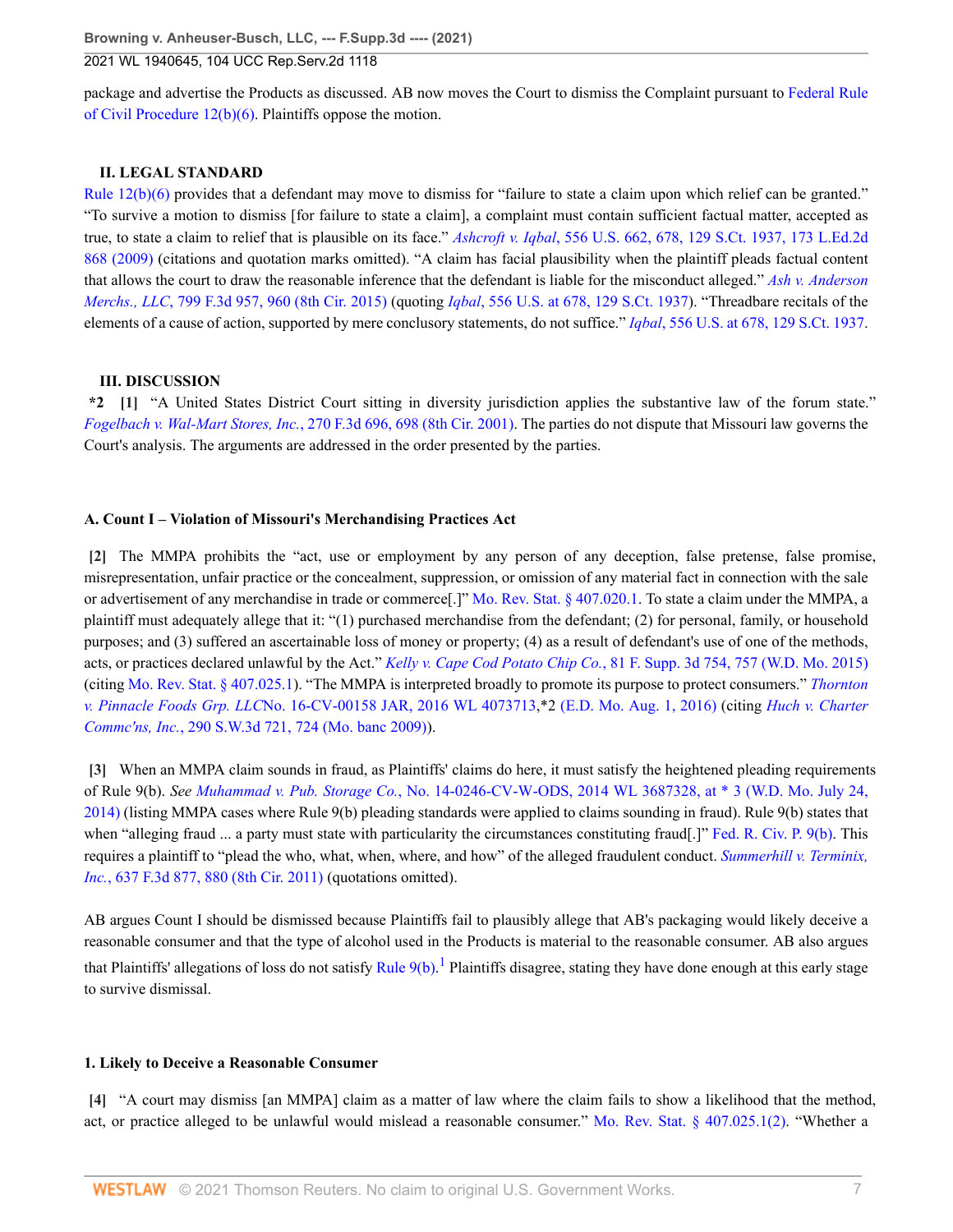**Browning v. Anheuser-Busch, LLC, --- F.Supp.3d ---- (2021)**

2021 WL 1940645, 104 UCC Rep.Serv.2d 1118

reasonable consumer would be deceived by a product label is generally a question of fact that cannot be resolved on a motion to dismiss." *Thornton*[, 2016 WL 4073713, at \\*3;](http://www.westlaw.com/Link/Document/FullText?findType=Y&serNum=2039475094&pubNum=0000999&originatingDoc=I1c8ca000b51911eb9379f12dace6abd9&refType=RP&originationContext=document&vr=3.0&rs=cblt1.0&transitionType=DocumentItem&contextData=(sc.UserEnteredCitation)) *see Murphy v. Stonewall Kitchen, LLC*[, 503 S.W.3d 308, 312 \(Mo. App. E.D.](http://www.westlaw.com/Link/Document/FullText?findType=Y&serNum=2040269038&pubNum=0004644&originatingDoc=I1c8ca000b51911eb9379f12dace6abd9&refType=RP&fi=co_pp_sp_4644_312&originationContext=document&vr=3.0&rs=cblt1.0&transitionType=DocumentItem&contextData=(sc.UserEnteredCitation)#co_pp_sp_4644_312) [2016\)](http://www.westlaw.com/Link/Document/FullText?findType=Y&serNum=2040269038&pubNum=0004644&originatingDoc=I1c8ca000b51911eb9379f12dace6abd9&refType=RP&fi=co_pp_sp_4644_312&originationContext=document&vr=3.0&rs=cblt1.0&transitionType=DocumentItem&contextData=(sc.UserEnteredCitation)#co_pp_sp_4644_312) ("whether a practice is unfair or deceptive are questions of fact").

<span id="page-7-0"></span>**\*3 [\[5\]](#page-1-0)** The Court finds Plaintiffs have adequately alleged that AB's representations would likely mislead a reasonable consumer. Plaintiffs allege that the use of the terms "Margarita," "Mojito," "Sangria," and "Rosé" mislead a reasonable consumer into believing that the respective Products contain either tequila, rum, or wine. Plaintiffs also allege that the Products' respective packaging contains a combination of misleading images and language, such as "sparkling classic cocktails" with images of cocktail and wine glasses. The Wine Products' commercial advertisement includes a woman in a wine cellar. Taken together, Plaintiffs' factual allegations plausibly show that a reasonable customer would believe the Products contain tequila, rum, or wine. AB's contention that these representations are merely puffery or represent flavor and style do not defeat the lawsuit at this early stage.

AB primarily argues no reasonable consumer would be deceived because the Alcohol Tax and Trade Bureau ("TTB") regulations permit the use of cocktail names for malt beverage products. However, the regulation cited by AB permits "[t]he use of a cocktail name as a brand name or fanciful name of a malt beverage, provided that the overall label does not present a misleading impression about the identity of the product." [27 C.F.R. § 7.29\(a\)\(7\)\(iii\).](http://www.westlaw.com/Link/Document/FullText?findType=L&pubNum=1000547&cite=27CFRS7.29&originatingDoc=I1c8ca000b51911eb9379f12dace6abd9&refType=RB&originationContext=document&vr=3.0&rs=cblt1.0&transitionType=DocumentItem&contextData=(sc.UserEnteredCitation)#co_pp_df1f0000a7201) Plaintiffs have adequately alleged the overall label is misleading. AB also relies on *Cruz v. Anheuser-Busch, LLC*[, 2015 WL 3561536 \(C.D. Cal. June 3, 2015\)](http://www.westlaw.com/Link/Document/FullText?findType=Y&serNum=2036424731&pubNum=0000999&originatingDoc=I1c8ca000b51911eb9379f12dace6abd9&refType=RP&originationContext=document&vr=3.0&rs=cblt1.0&transitionType=DocumentItem&contextData=(sc.UserEnteredCitation)) for the proposition that comparing the Products to actual cocktails, like margaritas, is unreasonable. However, *[Cruz](http://www.westlaw.com/Link/Document/FullText?findType=Y&serNum=2036424731&pubNum=0000999&originatingDoc=I1c8ca000b51911eb9379f12dace6abd9&refType=RP&originationContext=document&vr=3.0&rs=cblt1.0&transitionType=DocumentItem&contextData=(sc.UserEnteredCitation))* involved whether the use of the "light" on Bud Light Lime-A-Ritas was misleading. Here, Plaintiffs do not allege AB deceptively used a comparative term such as "light," but instead allege AB's representations mislead a reasonable consumer to believe the Products contained liquor or wine. Plaintiffs also compare the Products to other canned beverages with similar packaging that do contain liquor or wine, which the Court finds is an adequate comparison at this stage of the litigation.

The Court also finds unpersuasive AB's argument that the "malt beverages" disclosure nullifies any possible deception. In support of this argument, AB relies on non-binding cases which are factually distinguishable from this case. The relevant inquiry under the MMPA is whether the Products' "overall appearance" is deceptive. [15 C.S.R. § 60-9.030\(1\).](http://www.westlaw.com/Link/Document/FullText?findType=L&pubNum=1012891&cite=15MOADC60-9.030&originatingDoc=I1c8ca000b51911eb9379f12dace6abd9&refType=LQ&originationContext=document&vr=3.0&rs=cblt1.0&transitionType=DocumentItem&contextData=(sc.UserEnteredCitation)) Plaintiffs identify more than just a single word on the Products' packaging to support its allegations, and the impact of the packaging disclosure, as well as other advertisement disclosures, on the overall appearance of the Products is a question of fact best answered at a later stage in this case.

# **2. Materiality**

<span id="page-7-1"></span>**[\[6\]](#page-1-3)** AB argues Plaintiffs have not adequately alleged that the presence of liquor or wine is material to a reasonable consumer because consumers consider other factors. The Court disagrees. Under the MMPA, a "material fact" is "any fact which a reasonable consumer would likely consider to be important in making a purchasing decision." [15 C.S.R. § 60-9.010\(1\)\(C\)](http://www.westlaw.com/Link/Document/FullText?findType=L&pubNum=1012891&cite=15MOADC60-9.010&originatingDoc=I1c8ca000b51911eb9379f12dace6abd9&refType=LQ&originationContext=document&vr=3.0&rs=cblt1.0&transitionType=DocumentItem&contextData=(sc.UserEnteredCitation)). Plaintiffs allege that the type of alcohol is important to consumer decisions because it relates to the Products' content, and further allege they would not have purchased the Products, or paid less for them, absent ABs misrepresentations. Plaintiffs thus adequately allege materiality.

### **3. Ascertainable Loss**

<span id="page-7-4"></span><span id="page-7-3"></span><span id="page-7-2"></span>**[\[7\]](#page-1-4) [\[8\]](#page-1-5) [\[9\]](#page-2-2)** AB argues that Plaintiffs fail to allege an ascertainable loss in compliance with [Rule 9\(b\)](http://www.westlaw.com/Link/Document/FullText?findType=L&pubNum=1000600&cite=USFRCPR9&originatingDoc=I1c8ca000b51911eb9379f12dace6abd9&refType=LQ&originationContext=document&vr=3.0&rs=cblt1.0&transitionType=DocumentItem&contextData=(sc.UserEnteredCitation))'s heightened pleading standard. Plaintiffs argue the Complaint satisfies [Rule 9\(b\)](http://www.westlaw.com/Link/Document/FullText?findType=L&pubNum=1000600&cite=USFRCPR9&originatingDoc=I1c8ca000b51911eb9379f12dace6abd9&refType=LQ&originationContext=document&vr=3.0&rs=cblt1.0&transitionType=DocumentItem&contextData=(sc.UserEnteredCitation)) as it pertains to an MMPA claim. [Rule 9\(b\)](http://www.westlaw.com/Link/Document/FullText?findType=L&pubNum=1000600&cite=USFRCPR9&originatingDoc=I1c8ca000b51911eb9379f12dace6abd9&refType=LQ&originationContext=document&vr=3.0&rs=cblt1.0&transitionType=DocumentItem&contextData=(sc.UserEnteredCitation)) "is designed to enable defendants to respond specifically, at an early stage of the case, to potentially damaging allegations of immoral and criminal conduct." *[BJC Health System v. Columbia Cas. Co.](http://www.westlaw.com/Link/Document/FullText?findType=Y&serNum=2011513365&pubNum=0000506&originatingDoc=I1c8ca000b51911eb9379f12dace6abd9&refType=RP&fi=co_pp_sp_506_917&originationContext=document&vr=3.0&rs=cblt1.0&transitionType=DocumentItem&contextData=(sc.UserEnteredCitation)#co_pp_sp_506_917)*, 478 F.3d 908, 917 (8th Cir. 2007) (citations and quotation marks omitted). "The level of particularity required depends on, *inter alia*, the nature of the case and the relationship between the parties."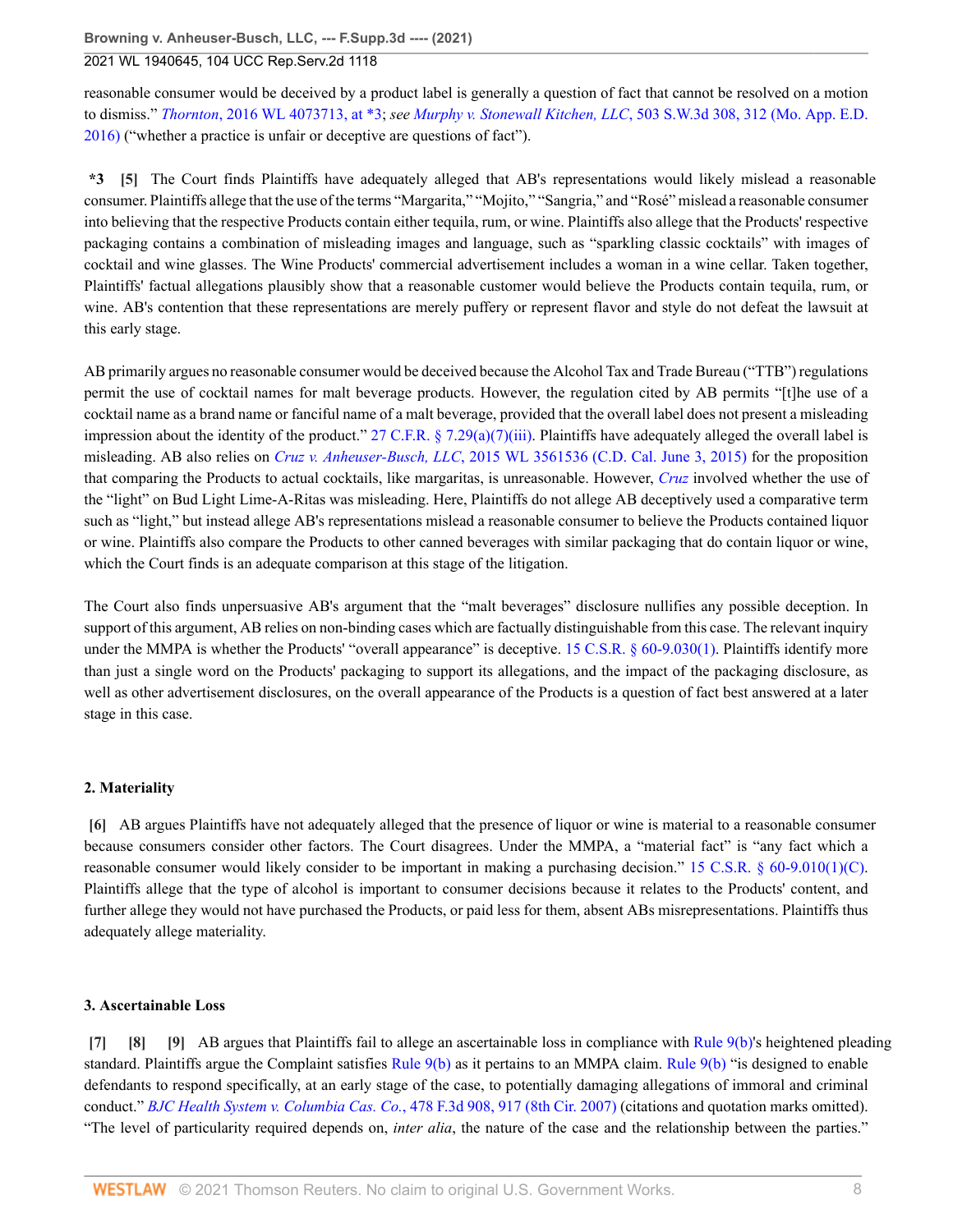**Browning v. Anheuser-Busch, LLC, --- F.Supp.3d ---- (2021)**

# 2021 WL 1940645, 104 UCC Rep.Serv.2d 1118

*[Id.](http://www.westlaw.com/Link/Document/FullText?findType=Y&serNum=2011513365&pubNum=0000506&originatingDoc=I1c8ca000b51911eb9379f12dace6abd9&refType=RP&originationContext=document&vr=3.0&rs=cblt1.0&transitionType=DocumentItem&contextData=(sc.UserEnteredCitation))* Regarding an MMPA claim, "[a] plaintiff adequately pleads ... if he alleges an ascertainable loss under the benefit-of-thebargain rule, which compares the actual value of the item to the value of the item if it had been as represented at the time of the transaction." *Murphy*[, 503 S.W.3d at 313](http://www.westlaw.com/Link/Document/FullText?findType=Y&serNum=2040269038&pubNum=0004644&originatingDoc=I1c8ca000b51911eb9379f12dace6abd9&refType=RP&fi=co_pp_sp_4644_313&originationContext=document&vr=3.0&rs=cblt1.0&transitionType=DocumentItem&contextData=(sc.UserEnteredCitation)#co_pp_sp_4644_313).

**\*4** Plaintiffs allege they paid a premium for the Products and would not have purchased the Products absent AB's alleged misrepresentations. In essence, Plaintiffs allege the Products were overpriced compared to their actual value given their lack of tequila, rum, or wine content. In turn, Plaintiffs adequately plead "what was obtained or given up" as a result of AB's alleged misrepresentations. *See [Abels v. Farmers Commodities Corp.](http://www.westlaw.com/Link/Document/FullText?findType=Y&serNum=2001555657&pubNum=0000506&originatingDoc=I1c8ca000b51911eb9379f12dace6abd9&refType=RP&fi=co_pp_sp_506_920&originationContext=document&vr=3.0&rs=cblt1.0&transitionType=DocumentItem&contextData=(sc.UserEnteredCitation)#co_pp_sp_506_920)*, 259 F.3d 910, 920 (8th Cir. 2001) (discussing [Rule 9\(b\)](http://www.westlaw.com/Link/Document/FullText?findType=L&pubNum=1000600&cite=USFRCPR9&originatingDoc=I1c8ca000b51911eb9379f12dace6abd9&refType=LQ&originationContext=document&vr=3.0&rs=cblt1.0&transitionType=DocumentItem&contextData=(sc.UserEnteredCitation)) pleading requirements). Plaintiffs need not prove specific damages at this early stage.

# **B. Count IV - Fraud**

<span id="page-8-0"></span>**[\[10\]](#page-2-3)** To state a claim for fraud under Missouri law, a plaintiff must adequately allege:

(1) a representation; (2) its falsity; (3) its materiality; (4) the speaker's knowledge of its falsity or ignorance of its truth; (5) the speaker's intent that it should be acted on by the person and in the manner reasonably contemplated; (6) the hearer's ignorance of the falsity of the representation; (7) the hearer's reliance on the representation being true; (8) the hearer's right to rely thereon; and (9) the hearer's consequent and proximately caused injury.

*[Hess v. Chase Manhattan Bank, USA, N.A.](http://www.westlaw.com/Link/Document/FullText?findType=Y&serNum=2012142107&pubNum=0004644&originatingDoc=I1c8ca000b51911eb9379f12dace6abd9&refType=RP&fi=co_pp_sp_4644_765&originationContext=document&vr=3.0&rs=cblt1.0&transitionType=DocumentItem&contextData=(sc.UserEnteredCitation)#co_pp_sp_4644_765)*, 220 S.W.3d 758, 765 (Mo. banc 2007).

<span id="page-8-4"></span>AB argues "all of the same deficiencies discussed ... with respect to Plaintiffs' MMPA claims requires dismissal of their Count IV for fraud." (Doc.  $\#11$ , p. 18.)<sup>[2](#page-13-1)</sup> This argument fails for the same reasons discussed above. AB also argues Plaintiffs do not adequately allege AB's intent, and contend the fraud claim is barred by the economic loss doctrine.

# **1. AB's Intent**

<span id="page-8-2"></span><span id="page-8-1"></span>**[\[11\]](#page-2-0) [\[12\]](#page-2-4)** AB argues Plaintiffs fail to plead any facts which support an inference of AB's intent to mislead. Plaintiffs argue they are allowed to plead the intent element generally. "Malice, intent, knowledge, and other conditions of a person's mind may be alleged generally." [Fed. R. Civ. P. 9\(b\)](http://www.westlaw.com/Link/Document/FullText?findType=L&pubNum=1000600&cite=USFRCPR9&originatingDoc=I1c8ca000b51911eb9379f12dace6abd9&refType=LQ&originationContext=document&vr=3.0&rs=cblt1.0&transitionType=DocumentItem&contextData=(sc.UserEnteredCitation)). "Although [Rule 9\(b\)](http://www.westlaw.com/Link/Document/FullText?findType=L&pubNum=1000600&cite=USFRCPR9&originatingDoc=I1c8ca000b51911eb9379f12dace6abd9&refType=LQ&originationContext=document&vr=3.0&rs=cblt1.0&transitionType=DocumentItem&contextData=(sc.UserEnteredCitation)) allows general allegations of knowledge and intent, 'generally' is a relative term....[Rule 9\(b\)](http://www.westlaw.com/Link/Document/FullText?findType=L&pubNum=1000600&cite=USFRCPR9&originatingDoc=I1c8ca000b51911eb9379f12dace6abd9&refType=LQ&originationContext=document&vr=3.0&rs=cblt1.0&transitionType=DocumentItem&contextData=(sc.UserEnteredCitation)) does not give a pleader license to evade the less rigid – though still operative – strictures of Rule 8." *[OmegaGenesis Corp. v. Mayo Found. for Medical Ed. and Rsch.](http://www.westlaw.com/Link/Document/FullText?findType=Y&serNum=2041259941&pubNum=0000506&originatingDoc=I1c8ca000b51911eb9379f12dace6abd9&refType=RP&fi=co_pp_sp_506_804&originationContext=document&vr=3.0&rs=cblt1.0&transitionType=DocumentItem&contextData=(sc.UserEnteredCitation)#co_pp_sp_506_804)*, 851 F.3d 800, 804 (8th Cir. 2017) (citations and quotation marks omitted).

The Court finds Plaintiffs adequately plead facts showing AB's intent. Plaintiffs plead particular facts regarding the alleged misrepresentation of the Products' contents, that these representations were made to induce consumers to purchase the Products, and that AB knew, or reasonably should have known, these representations were false. While the allegations regarding intent are general, the nature and circumstances of the alleged fraud are pled with sufficient particularity to satisfy Plaintiffs' pleading requirement.

### **2. Economic Loss Doctrine**

<span id="page-8-3"></span>**[\[13\]](#page-2-1)** AB contends the economic loss doctrine bars Plaintiffs' fraud claims because they are based on Plaintiffs' breach of warranty claims. Plaintiffs argue the economic loss doctrine only applies to commercial transactions, not consumer transactions or fraud claims. The Court agrees with Plaintiffs.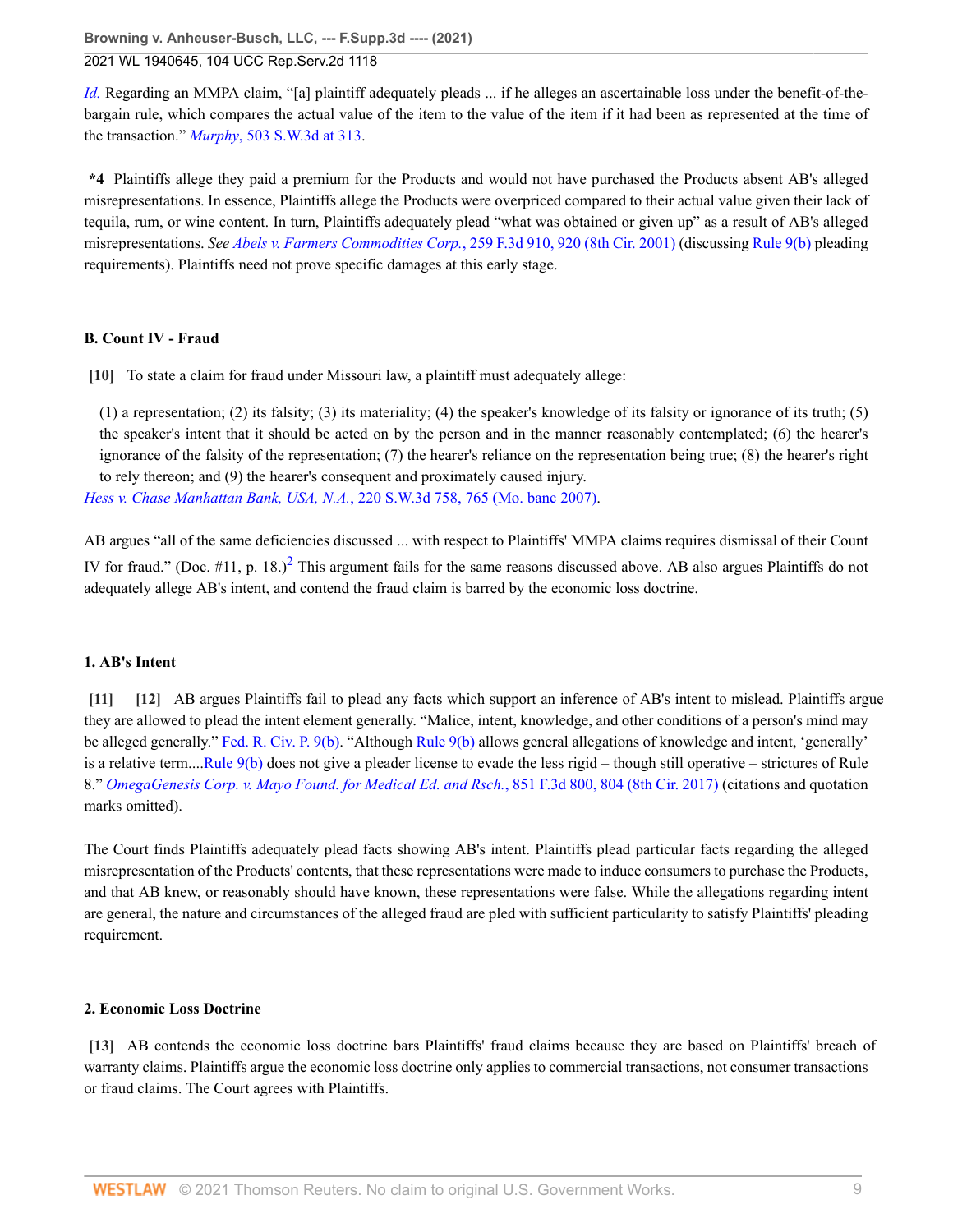<span id="page-9-1"></span><span id="page-9-0"></span>**[\[14\]](#page-2-5) [\[15\]](#page-2-6)** "The economic loss doctrine prohibits a commercial buyer of goods 'from seeking to recover in tort for economic losses that are contractual in nature.' " *[Dannix Painting, LLC v. Sherwin-Williams Co.](http://www.westlaw.com/Link/Document/FullText?findType=Y&serNum=2031803306&pubNum=0000506&originatingDoc=I1c8ca000b51911eb9379f12dace6abd9&refType=RP&fi=co_pp_sp_506_905&originationContext=document&vr=3.0&rs=cblt1.0&transitionType=DocumentItem&contextData=(sc.UserEnteredCitation)#co_pp_sp_506_905)*, 732 F.3d 902, 905–06 (8th Cir. 2013) (quoting *[Autry Morlan Chevrolet Cadillac, Inc. v. RJF Agencies, Inc.](http://www.westlaw.com/Link/Document/FullText?findType=Y&serNum=2024143201&pubNum=0004644&originatingDoc=I1c8ca000b51911eb9379f12dace6abd9&refType=RP&fi=co_pp_sp_4644_192&originationContext=document&vr=3.0&rs=cblt1.0&transitionType=DocumentItem&contextData=(sc.UserEnteredCitation)#co_pp_sp_4644_192)*, 332 S.W.3d 184, 192 (Mo. App. S.D. 2010)). "The [doctrine] ... forbids commercial contracting parties (as distinct from consumers, and other individuals not engaged in business) to escalate their contract dispute into a charge of tortious misrepresentation[.]" *Id.* [at 908](http://www.westlaw.com/Link/Document/FullText?findType=Y&serNum=2031803306&pubNum=0000506&originatingDoc=I1c8ca000b51911eb9379f12dace6abd9&refType=RP&fi=co_pp_sp_506_908&originationContext=document&vr=3.0&rs=cblt1.0&transitionType=DocumentItem&contextData=(sc.UserEnteredCitation)#co_pp_sp_506_908) (citation and quotation marks omitted). Because Plaintiffs are consumers alleging fraud, the Court finds the economic loss doctrine does not bar Plaintiffs' Count IV claim.

# **C. Count II – Breach of Express Warranty**

<span id="page-9-2"></span>**\*5 [\[16\]](#page-3-2)** To state a claim for a breach of express warranty under Missouri law, a plaintiff must adequately allege:

(1) the defendant sold goods to the plaintiff; (2) the seller made a statement of fact about the kind or quality of those goods; (3) the statement of fact was a material factor inducing the buyer to purchase the goods; (4) the goods did not conform to that statement of fact; (5) the nonconformity injured the buyer; and (6) the buyer notified the seller of the nonconformity in a timely fashion.

*[Renaissance Leasing, LLC v. Vermeer Mfg. Co.](http://www.westlaw.com/Link/Document/FullText?findType=Y&serNum=2022904581&pubNum=0004644&originatingDoc=I1c8ca000b51911eb9379f12dace6abd9&refType=RP&fi=co_pp_sp_4644_122&originationContext=document&vr=3.0&rs=cblt1.0&transitionType=DocumentItem&contextData=(sc.UserEnteredCitation)#co_pp_sp_4644_122)*, 322 S.W.3d 112, 122 (Mo. 2010).

<span id="page-9-3"></span>**[\[17\]](#page-3-0)** AB argues its use of cocktail names are not a "statement of fact" because "the inferences Plaintiffs draw from isolated terms like 'margarita' are not reasonable" and the type of alcohol is not material. (Doc. #11, p. 19.) The Court finds these arguments repeat AB's MMPA arguments and finds them unpersuasive for reasons previously stated. AB also argues Plaintiffs' express warranty claim fails because they do not allege they provided pre-suit notice. Plaintiffs argue pre-suit notice only applies to the immediate seller, not the manufacturer.

<span id="page-9-4"></span>**[\[18\]](#page-3-3)** The Court agrees with Plaintiffs and denies AB's motion on this point. A "buyer must within a reasonable time after he discovers or should have discovered any breach notify the seller of breach or be barred from any remedy." [Mo. Rev. Stat. §](http://www.westlaw.com/Link/Document/FullText?findType=L&pubNum=1000229&cite=MOST400.2-607&originatingDoc=I1c8ca000b51911eb9379f12dace6abd9&refType=SP&originationContext=document&vr=3.0&rs=cblt1.0&transitionType=DocumentItem&contextData=(sc.UserEnteredCitation)#co_pp_b84a0000fd100) [400.2-607\(3\)\(a\).](http://www.westlaw.com/Link/Document/FullText?findType=L&pubNum=1000229&cite=MOST400.2-607&originatingDoc=I1c8ca000b51911eb9379f12dace6abd9&refType=SP&originationContext=document&vr=3.0&rs=cblt1.0&transitionType=DocumentItem&contextData=(sc.UserEnteredCitation)#co_pp_b84a0000fd100) "The buyer is only under a duty to notify the immediate seller, not the manufacturer." *[Kansas City v. Keene](http://www.westlaw.com/Link/Document/FullText?findType=Y&serNum=1993111353&pubNum=0000713&originatingDoc=I1c8ca000b51911eb9379f12dace6abd9&refType=RP&fi=co_pp_sp_713_369&originationContext=document&vr=3.0&rs=cblt1.0&transitionType=DocumentItem&contextData=(sc.UserEnteredCitation)#co_pp_sp_713_369) Corp.*[, 855 S.W.2d 360, 369 \(Mo. banc 1993\).](http://www.westlaw.com/Link/Document/FullText?findType=Y&serNum=1993111353&pubNum=0000713&originatingDoc=I1c8ca000b51911eb9379f12dace6abd9&refType=RP&fi=co_pp_sp_713_369&originationContext=document&vr=3.0&rs=cblt1.0&transitionType=DocumentItem&contextData=(sc.UserEnteredCitation)#co_pp_sp_713_369) Here, AB manufactured the Products but was not the immediate seller. In turn, Plaintiffs were not required to provide AB with pre-suit notice.

AB urges the Court to disregard *[Keene](http://www.westlaw.com/Link/Document/FullText?findType=Y&serNum=1993111353&pubNum=0000713&originatingDoc=I1c8ca000b51911eb9379f12dace6abd9&refType=RP&originationContext=document&vr=3.0&rs=cblt1.0&transitionType=DocumentItem&contextData=(sc.UserEnteredCitation))* due to its age, but no subsequent case has overturned *[Keene](http://www.westlaw.com/Link/Document/FullText?findType=Y&serNum=1993111353&pubNum=0000713&originatingDoc=I1c8ca000b51911eb9379f12dace6abd9&refType=RP&originationContext=document&vr=3.0&rs=cblt1.0&transitionType=DocumentItem&contextData=(sc.UserEnteredCitation))* and the Court finds this Missouri Supreme Court decision remains binding. AB further claims more recent cases have found the notice requirement applies to manufacturers. However, none of these cases are binding, and cases continue to cite *[Keene](http://www.westlaw.com/Link/Document/FullText?findType=Y&serNum=1993111353&pubNum=0000713&originatingDoc=I1c8ca000b51911eb9379f12dace6abd9&refType=RP&originationContext=document&vr=3.0&rs=cblt1.0&transitionType=DocumentItem&contextData=(sc.UserEnteredCitation))* favorably. *See, e.g., Budach v. NIBCO, Inc.*[, No. 14-cv-04324-NKL, 2015 WL 6870145, at \\*4 \(W.D. Mo. Nov. 6, 2015\)](http://www.westlaw.com/Link/Document/FullText?findType=Y&serNum=2037561914&pubNum=0000999&originatingDoc=I1c8ca000b51911eb9379f12dace6abd9&refType=RP&originationContext=document&vr=3.0&rs=cblt1.0&transitionType=DocumentItem&contextData=(sc.UserEnteredCitation)) ("the buyer is [ ] under a duty to notify the immediate seller") (citing *Keene*[, 855 S.W.2d at 369](http://www.westlaw.com/Link/Document/FullText?findType=Y&serNum=1993111353&pubNum=0000713&originatingDoc=I1c8ca000b51911eb9379f12dace6abd9&refType=RP&fi=co_pp_sp_713_369&originationContext=document&vr=3.0&rs=cblt1.0&transitionType=DocumentItem&contextData=(sc.UserEnteredCitation)#co_pp_sp_713_369)). The Court thus finds Plaintiffs state a claim for breach of express warranty.

# **D. Count III – Breach of Implied Warranty of Merchantability**

<span id="page-9-5"></span>**[\[19\]](#page-3-4)** To state a claim for breach of implied warranty of merchantability under Missouri law, a plaintiff must adequately allege:

(1) that a merchant sold goods, (2) which were not "merchantable" at the time of the sale, (3) injury and damages to the plaintiff or his property (4) which were caused proximately or in fact by the defective nature of the goods, and (5) notice to the seller of the injury.

*Hope v. Nissan N.A., Inc.*[, 353 S.W.3d 68, 90 \(Mo. App. W.D. 2011\).](http://www.westlaw.com/Link/Document/FullText?findType=Y&serNum=2026172653&pubNum=0004644&originatingDoc=I1c8ca000b51911eb9379f12dace6abd9&refType=RP&fi=co_pp_sp_4644_90&originationContext=document&vr=3.0&rs=cblt1.0&transitionType=DocumentItem&contextData=(sc.UserEnteredCitation)#co_pp_sp_4644_90)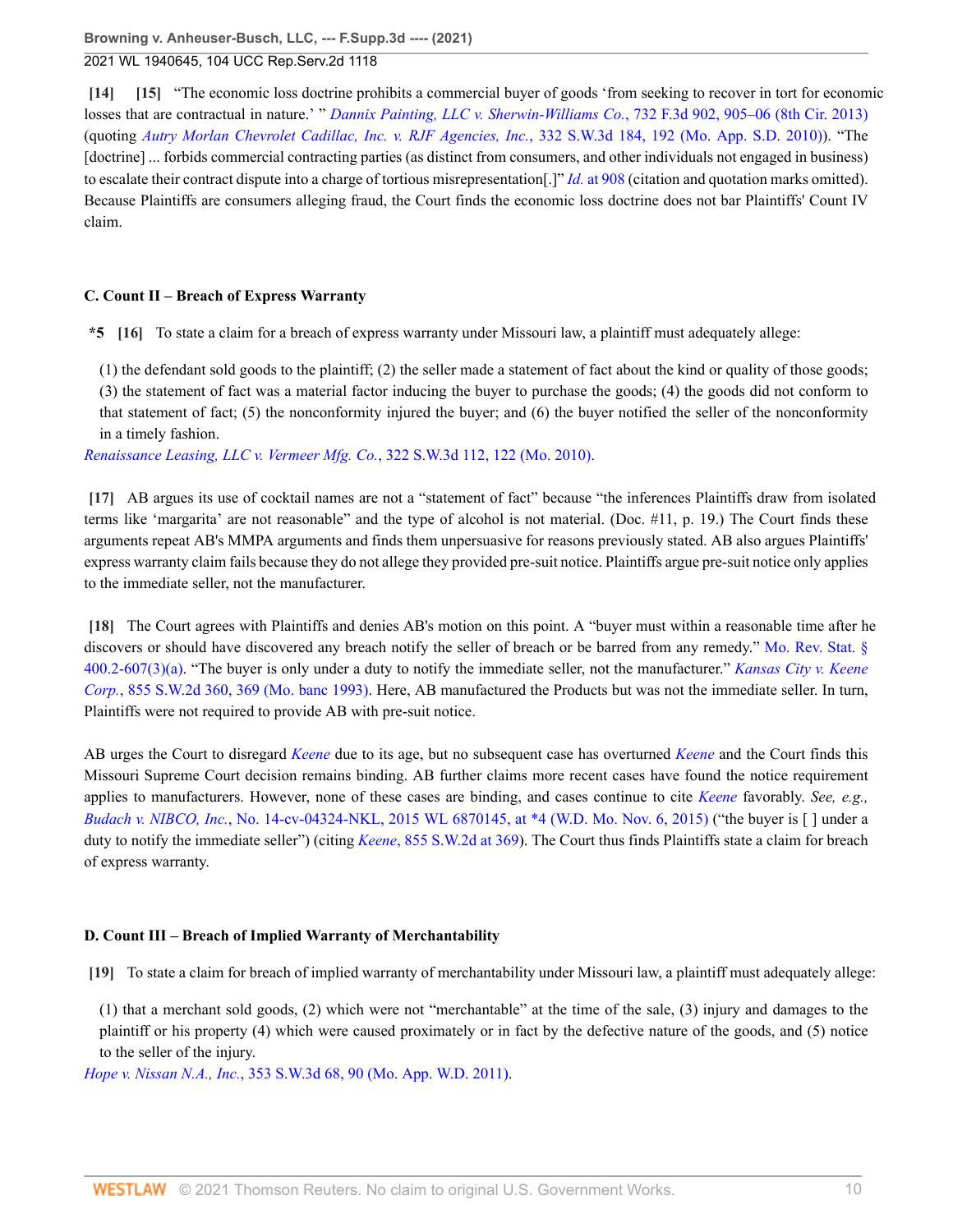<span id="page-10-0"></span>**[\[20\]](#page-3-1)** AB argues Plaintiffs fail to allege the Products were not merchantable, that the claim fails to the extent it is a reiteration of the breach of express warranty claim, and Plaintiffs failed to provide notice. To the extent AB repeats its express warranty arguments, including the notice requirement, the Court finds those arguments unpersuasive for reasons previously stated.

**\*6** AB argues "merchantable" means "fit for the ordinary purpose for which such goods are used." [Mo. Rev. Stat. 400.2-314\(2\)](http://www.westlaw.com/Link/Document/FullText?findType=L&pubNum=1000229&cite=MOST400.2-314&originatingDoc=I1c8ca000b51911eb9379f12dace6abd9&refType=SP&originationContext=document&vr=3.0&rs=cblt1.0&transitionType=DocumentItem&contextData=(sc.UserEnteredCitation)#co_pp_0446000051070) [\(c\)](http://www.westlaw.com/Link/Document/FullText?findType=L&pubNum=1000229&cite=MOST400.2-314&originatingDoc=I1c8ca000b51911eb9379f12dace6abd9&refType=SP&originationContext=document&vr=3.0&rs=cblt1.0&transitionType=DocumentItem&contextData=(sc.UserEnteredCitation)#co_pp_0446000051070). AB contends Plaintiffs do not allege the Products were unfit for their ordinary purpose, that is, human consumption, and therefore the implied warranty claim fails. In response, Plaintiffs argue the breach of implied warranty is predicated on the definition of "merchantable" found in [Mo. Rev. Stat. § 400.2-314\(2\)\(f\)](http://www.westlaw.com/Link/Document/FullText?findType=L&pubNum=1000229&cite=MOST400.2-314&originatingDoc=I1c8ca000b51911eb9379f12dace6abd9&refType=SP&originationContext=document&vr=3.0&rs=cblt1.0&transitionType=DocumentItem&contextData=(sc.UserEnteredCitation)#co_pp_3a930000f79a4).

In addition to AB's proffered definition, Missouri statute defines "merchantable" to mean "conform to the promises or affirmations of fact made on the container or label[.]" [Mo. Rev. Stat. § 400.2-314\(2\)\(f\)](http://www.westlaw.com/Link/Document/FullText?findType=L&pubNum=1000229&cite=MOST400.2-314&originatingDoc=I1c8ca000b51911eb9379f12dace6abd9&refType=SP&originationContext=document&vr=3.0&rs=cblt1.0&transitionType=DocumentItem&contextData=(sc.UserEnteredCitation)#co_pp_3a930000f79a4). Courts, including the Western District of Missouri, have used the latter definition in the context of a breach of implied warranty of merchantability claim. *See, e.g., Grantham v. Wal-Mart Stores, Inc.*[, No. 08-3466-CV-S-GAF, 2012 WL 12898186, at \\*3 \(W.D. Mo. Feb. 28, 2012\)](http://www.westlaw.com/Link/Document/FullText?findType=Y&serNum=2040454717&pubNum=0000999&originatingDoc=I1c8ca000b51911eb9379f12dace6abd9&refType=RP&originationContext=document&vr=3.0&rs=cblt1.0&transitionType=DocumentItem&contextData=(sc.UserEnteredCitation)) ("Plaintiff can prove [the defendant] breached the implied warranty of merchantability by showing the [product] ... did not conform to the promises or affirmations of fact made on the container or label.") (citing, [Mo. Rev. Stat § 400.2-314\(2\)\(f\)](http://www.westlaw.com/Link/Document/FullText?findType=L&pubNum=1000229&cite=MOST400.2-314&originatingDoc=I1c8ca000b51911eb9379f12dace6abd9&refType=SP&originationContext=document&vr=3.0&rs=cblt1.0&transitionType=DocumentItem&contextData=(sc.UserEnteredCitation)#co_pp_3a930000f79a4)). The Court finds the alleged packaging and advertisements plausibly constitute a promise or affirmation of fact that the Products contains liquor or wine, which they do not. In turn, Plaintiffs have adequately stated a claim for breach of implied warranty.

# **E. Count V – Unjust Enrichment/Quasi-Contract**

<span id="page-10-4"></span><span id="page-10-1"></span>**[\[21\]](#page-3-5)** Under Missouri law, a claim for unjust enrichment requires "(1) [the plaintiff] conferred a benefit on the defendant; (2) the defendant appreciated the benefit; and (3) the defendant accepted and retained the benefit under inequitable and/or unjust circumstances." *Hargis v. JLB Corp.*[, 357 S.W.3d 574, 586 \(Mo. banc 2011\)](http://www.westlaw.com/Link/Document/FullText?findType=Y&serNum=2026773569&pubNum=0004644&originatingDoc=I1c8ca000b51911eb9379f12dace6abd9&refType=RP&fi=co_pp_sp_4644_586&originationContext=document&vr=3.0&rs=cblt1.0&transitionType=DocumentItem&contextData=(sc.UserEnteredCitation)#co_pp_sp_4644_586) (citation and quotation marks omitted). AB argues Plaintiffs' unjust enrichment claim fails because Plaintiffs have an adequate remedy at law and Plaintiffs do not allege they conferred a benefit on AB.<sup>[3](#page-13-2)</sup> Plaintiffs argue they can plead the unjust enrichment claim in the alternative and contend that they conferred a benefit on AB.

# **1. Adequate Remedy at Law**

<span id="page-10-2"></span>**[\[22\]](#page-3-6)** AB argues that because Plaintiffs have a remedy at law, they cannot pursue an unjust enrichment claim. "A party may state as many separate claims or defenses as it has, regardless of consistency." [Fed. R. Civ. P. 8\(d\)\(3\).](http://www.westlaw.com/Link/Document/FullText?findType=L&pubNum=1000600&cite=USFRCPR8&originatingDoc=I1c8ca000b51911eb9379f12dace6abd9&refType=LQ&originationContext=document&vr=3.0&rs=cblt1.0&transitionType=DocumentItem&contextData=(sc.UserEnteredCitation)) AB contends that because the unjust enrichment is based on the violation of a warranty, it must be dismissed. In *[Budach v. NIBCO, Inc.](http://www.westlaw.com/Link/Document/FullText?findType=Y&serNum=2037561914&pubNum=0000999&originatingDoc=I1c8ca000b51911eb9379f12dace6abd9&refType=RP&originationContext=document&vr=3.0&rs=cblt1.0&transitionType=DocumentItem&contextData=(sc.UserEnteredCitation))*, cited by AB in support, the court dismissed an unjust enrichment claim because the plaintiff "explicitly premised his unjust enrichment claim on defendant's violation of the express warranty." [2015 WL 6870145, at \\*8](http://www.westlaw.com/Link/Document/FullText?findType=Y&serNum=2037561914&pubNum=0000999&originatingDoc=I1c8ca000b51911eb9379f12dace6abd9&refType=RP&originationContext=document&vr=3.0&rs=cblt1.0&transitionType=DocumentItem&contextData=(sc.UserEnteredCitation)). In contrast to *[Budach](http://www.westlaw.com/Link/Document/FullText?findType=Y&serNum=2037561914&pubNum=0000999&originatingDoc=I1c8ca000b51911eb9379f12dace6abd9&refType=RP&originationContext=document&vr=3.0&rs=cblt1.0&transitionType=DocumentItem&contextData=(sc.UserEnteredCitation))*, Plaintiffs do not explicitly premise their unjust enrichment claim on the violation of a warranty, but instead on AB's alleged deception. At this early stage, Plaintiffs may plead their unjust enrichment claim in the alternative until it is determined whether they have an adequate remedy at law.

# **2. Conferred a Benefit**

<span id="page-10-3"></span>**[\[23\]](#page-4-0)** AB contends Plaintiffs have not alleged that they have conferred AB a benefit because they purchased the Products from a third-party. Plaintiffs argue they are not required to confer a direct benefit on AB. "[T]here does not appear to be any bright line rule regarding how directly the defendant must have received a benefit at the plaintiff's expense." *[Webb v. Dr Pepper Snapple](http://www.westlaw.com/Link/Document/FullText?findType=Y&serNum=2044404496&pubNum=0000999&originatingDoc=I1c8ca000b51911eb9379f12dace6abd9&refType=RP&originationContext=document&vr=3.0&rs=cblt1.0&transitionType=DocumentItem&contextData=(sc.UserEnteredCitation)) Group, Inc.*[, 2018 WL 1955422, at \\*6 \(W.D. Mo. Apr. 25, 2018\)](http://www.westlaw.com/Link/Document/FullText?findType=Y&serNum=2044404496&pubNum=0000999&originatingDoc=I1c8ca000b51911eb9379f12dace6abd9&refType=RP&originationContext=document&vr=3.0&rs=cblt1.0&transitionType=DocumentItem&contextData=(sc.UserEnteredCitation)) (collecting cases). In each case cited by AB, the court dismissed the action because the benefit conferred on the defendant was not at the plaintiff's expense. Here, Plaintiffs allege "AB retained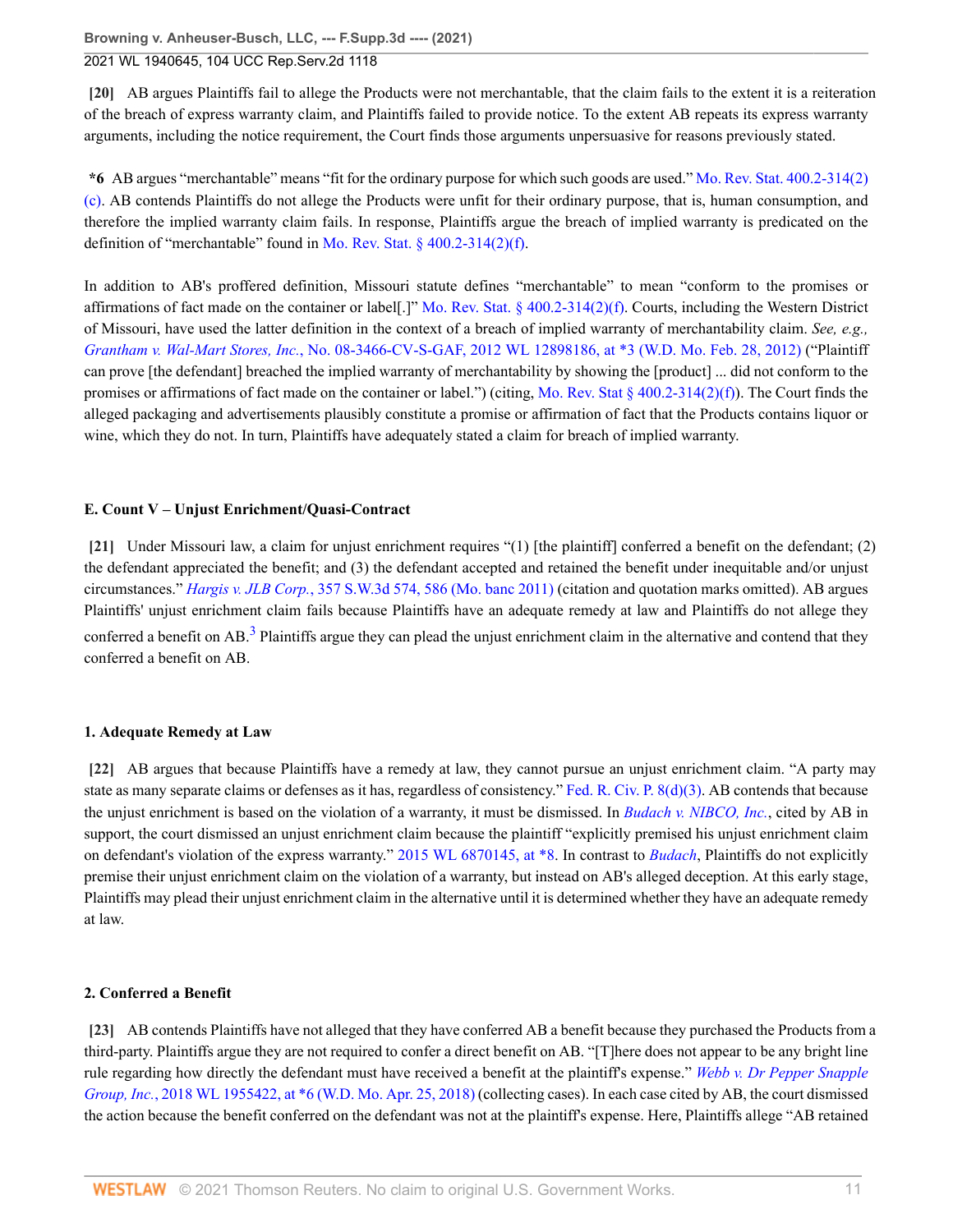the revenues derived from purchases of the Products by Plaintiff[.]" (Doc. #1, ¶ 122.) At this stage, the Court finds Plaintiffs adequately allege they conferred a benefit on AB and state an unjust enrichment claim.

### **F. Article III Standing**

**\*7** AB argues Plaintiffs lack standing both to pursue injunctive relief and to assert claims for unpurchased Products, namely the Mojito Products and certain Margarita Products. Plaintiffs disagree. The Court addresses the parties' arguments below.

#### **1. Injunctive Relief**

<span id="page-11-1"></span><span id="page-11-0"></span>**[\[24\]](#page-4-2) [\[25](#page-4-3)]** [T]o seek injunctive relief, a plaintiff must show that he is under threat of suffering 'injury in fact' that is concrete and particularized; the threat must be actual and imminent, not conjectural or hypothetical; it must be fairly traceable to the challenged action of the defendant; and it must be likely that a favorable judicial decision will prevent or redress the injury. *[Missourians for Fiscal Accountability v. Klahr](http://www.westlaw.com/Link/Document/FullText?findType=Y&serNum=2039464866&pubNum=0000506&originatingDoc=I1c8ca000b51911eb9379f12dace6abd9&refType=RP&fi=co_pp_sp_506_794&originationContext=document&vr=3.0&rs=cblt1.0&transitionType=DocumentItem&contextData=(sc.UserEnteredCitation)#co_pp_sp_506_794)*, 830 F.3d 789, 794 (8th Cir. 2016) (quoting *[Summers v. Earth Island Inst.](http://www.westlaw.com/Link/Document/FullText?findType=Y&serNum=2018252548&pubNum=0000780&originatingDoc=I1c8ca000b51911eb9379f12dace6abd9&refType=RP&fi=co_pp_sp_780_493&originationContext=document&vr=3.0&rs=cblt1.0&transitionType=DocumentItem&contextData=(sc.UserEnteredCitation)#co_pp_sp_780_493)*, 555 [U.S. 488, 493, 129 S.Ct. 1142, 173 L.Ed.2d 1 \(2009\)\)](http://www.westlaw.com/Link/Document/FullText?findType=Y&serNum=2018252548&pubNum=0000780&originatingDoc=I1c8ca000b51911eb9379f12dace6abd9&refType=RP&fi=co_pp_sp_780_493&originationContext=document&vr=3.0&rs=cblt1.0&transitionType=DocumentItem&contextData=(sc.UserEnteredCitation)#co_pp_sp_780_493). "The fact of past damages, 'while presumably affording [the plaintiff] standing to claim damages ... does nothing to establish a real, immediate threat that he would again' suffer similar injury in the future." *Harmon v. City of Kansas City*[, 197 F.3d 321, 327 \(8th Cir. 1999\)](http://www.westlaw.com/Link/Document/FullText?findType=Y&serNum=1999236336&pubNum=0000506&originatingDoc=I1c8ca000b51911eb9379f12dace6abd9&refType=RP&fi=co_pp_sp_506_327&originationContext=document&vr=3.0&rs=cblt1.0&transitionType=DocumentItem&contextData=(sc.UserEnteredCitation)#co_pp_sp_506_327) (quoting *[Adarand Constructors, Inc. v. Pena](http://www.westlaw.com/Link/Document/FullText?findType=Y&serNum=1995125532&pubNum=0000780&originatingDoc=I1c8ca000b51911eb9379f12dace6abd9&refType=RP&fi=co_pp_sp_780_210&originationContext=document&vr=3.0&rs=cblt1.0&transitionType=DocumentItem&contextData=(sc.UserEnteredCitation)#co_pp_sp_780_210)*, [515 U.S. 200, 210–11, 115 S.Ct. 2097, 132 L.Ed.2d 158 \(1995\)](http://www.westlaw.com/Link/Document/FullText?findType=Y&serNum=1995125532&pubNum=0000780&originatingDoc=I1c8ca000b51911eb9379f12dace6abd9&refType=RP&fi=co_pp_sp_780_210&originationContext=document&vr=3.0&rs=cblt1.0&transitionType=DocumentItem&contextData=(sc.UserEnteredCitation)#co_pp_sp_780_210)). "[S]ome day intentions – without any description of concrete plans, or indeed any specification of when the some day will be – do not support a finding of the 'actual or imminent' injury that our cases require." *Frost v. Sioux City*[, 920 F.3d 1158, 1161 \(8th Cir. 2019\)](http://www.westlaw.com/Link/Document/FullText?findType=Y&serNum=2047957884&pubNum=0000506&originatingDoc=I1c8ca000b51911eb9379f12dace6abd9&refType=RP&fi=co_pp_sp_506_1161&originationContext=document&vr=3.0&rs=cblt1.0&transitionType=DocumentItem&contextData=(sc.UserEnteredCitation)#co_pp_sp_506_1161) (citing *[Lujan v. Defenders of Wildlife](http://www.westlaw.com/Link/Document/FullText?findType=Y&serNum=1992106162&pubNum=0000780&originatingDoc=I1c8ca000b51911eb9379f12dace6abd9&refType=RP&fi=co_pp_sp_780_564&originationContext=document&vr=3.0&rs=cblt1.0&transitionType=DocumentItem&contextData=(sc.UserEnteredCitation)#co_pp_sp_780_564)*, 504 U.S. [555, 564, 112 S.Ct. 2130, 119 L.Ed.2d 351 \(1992\)\)](http://www.westlaw.com/Link/Document/FullText?findType=Y&serNum=1992106162&pubNum=0000780&originatingDoc=I1c8ca000b51911eb9379f12dace6abd9&refType=RP&fi=co_pp_sp_780_564&originationContext=document&vr=3.0&rs=cblt1.0&transitionType=DocumentItem&contextData=(sc.UserEnteredCitation)#co_pp_sp_780_564).

<span id="page-11-2"></span>**[\[26\]](#page-4-1)** In their Complaint, Plaintiffs allege:

Despite being misled by Defendant, Plaintiffs wish to and are likely to continue purchasing the Products in the future ... absent an injunction prohibiting the deceptive packaging and advertising described herein, they will be unable to rely with confidence on Defendant's packaging of the Products in the future and will therefore abstain from purchasing the Products, even though they would like to purchase them ... while Plaintiffs currently believe the Products do not contain distilled liquors or wine, they lack personal knowledge as to Defendant's specific business practices, leaving doubt in their minds as to the possibility that at some point in the future the Products could contain distilled liquors or wine. This uncertainty, coupled with their desire to purchase the Products, is an ongoing injury[.]

(Doc. #1, ¶ 14.)

AB contends this allegation is a hypothetical future injury insufficient to confer standing. Plaintiffs disagree, and so does the Court. Plaintiffs allege the ongoing injury they experience is the continual threat of AB's deceptive business practices. Absent knowing for certain that AB will not one day include liquor or wine in the Products, Plaintiffs allege they are continually at risk of being deceived.

AB, relying in party on *[Penrose v. Buffalo Trace Distillery, Inc.](http://www.westlaw.com/Link/Document/FullText?findType=Y&serNum=2043751312&pubNum=0000999&originatingDoc=I1c8ca000b51911eb9379f12dace6abd9&refType=RP&originationContext=document&vr=3.0&rs=cblt1.0&transitionType=DocumentItem&contextData=(sc.UserEnteredCitation))*, argues that Plaintiffs have not shown a threat of future injury because "if one took [the plaintiffs] at their word, there are numerous indications in the Complaint that they will *not* purchase Defendants' product in the future." [No. 17CV294 HEA, 2018 WL 705054, at \\*7 \(E.D. Mo. Feb. 5, 2018\)](http://www.westlaw.com/Link/Document/FullText?findType=Y&serNum=2043751312&pubNum=0000999&originatingDoc=I1c8ca000b51911eb9379f12dace6abd9&refType=RP&originationContext=document&vr=3.0&rs=cblt1.0&transitionType=DocumentItem&contextData=(sc.UserEnteredCitation)). However, unlike the plaintiffs in *[Penrose](http://www.westlaw.com/Link/Document/FullText?findType=Y&serNum=2043751312&pubNum=0000999&originatingDoc=I1c8ca000b51911eb9379f12dace6abd9&refType=RP&originationContext=document&vr=3.0&rs=cblt1.0&transitionType=DocumentItem&contextData=(sc.UserEnteredCitation))*, whose complaint "provides no indication of future intention to purchase the product," *[id.](http://www.westlaw.com/Link/Document/FullText?findType=Y&serNum=2043751312&pubNum=0000999&originatingDoc=I1c8ca000b51911eb9379f12dace6abd9&refType=RP&originationContext=document&vr=3.0&rs=cblt1.0&transitionType=DocumentItem&contextData=(sc.UserEnteredCitation))*, Plaintiffs here allege that, while currently restraining from purchasing the Products, they have both the intention and desire to purchase the Product if they were confident in AB's packaging. These allegations, taken as true, are enough to confer standing to pursue injunctive relief.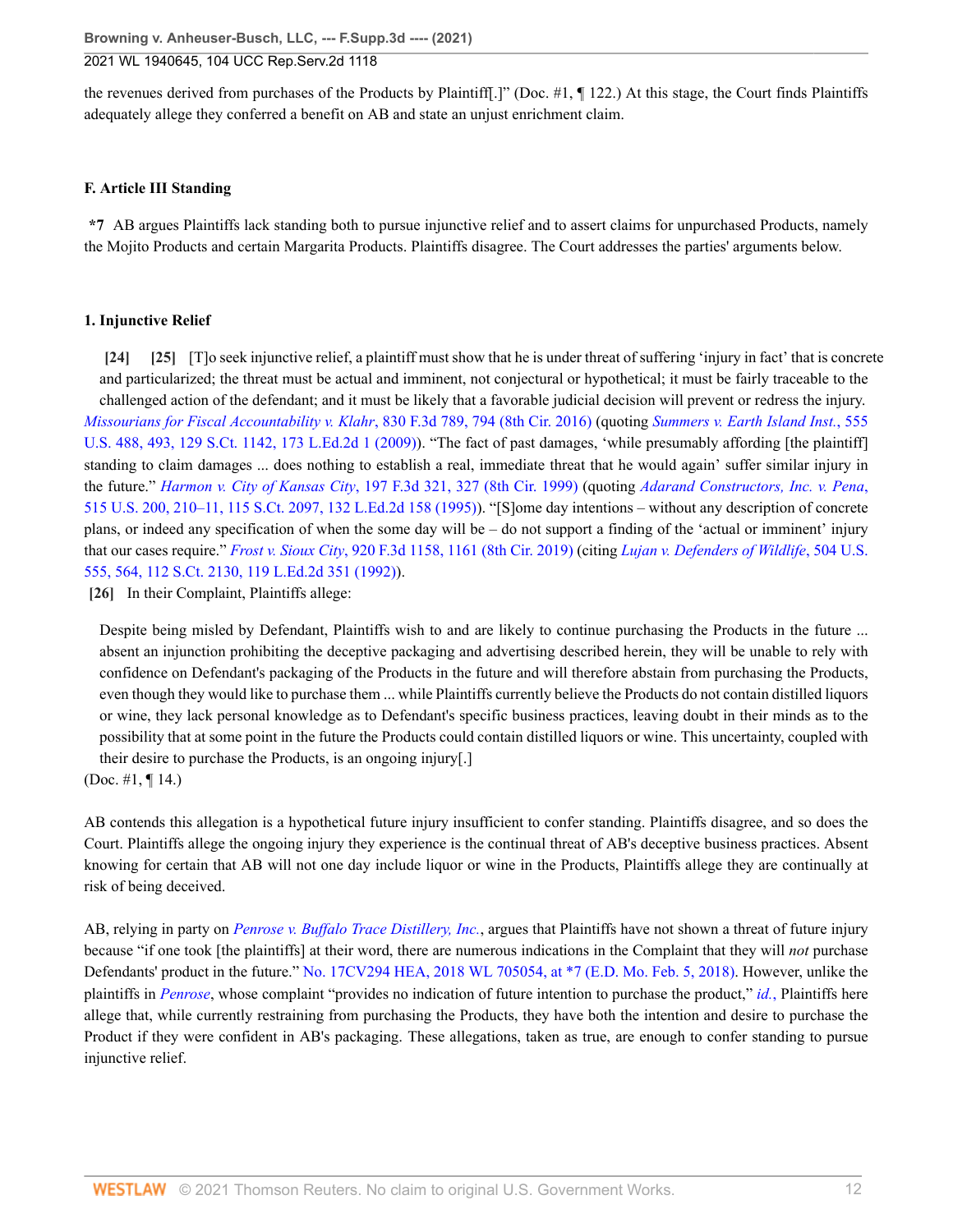# **2. Unpurchased Products**

**\*8** AB additionally argues Plaintiffs do not have standing to assert claims regarding Products they did not purchase, specifically the Mojito Products and certain Margarita Products. Plaintiffs disagree, stating the Products are substantially similar enough to confer standing.

The Court observes that district courts are split on whether named plaintiffs may assert claims related to products they did not purchase, and neither the Missouri Supreme Court nor the Eighth Circuit have addressed this exact issue. *See [Goldman](http://www.westlaw.com/Link/Document/FullText?findType=Y&serNum=2052379769&pubNum=0007903&originatingDoc=I1c8ca000b51911eb9379f12dace6abd9&refType=RP&fi=co_pp_sp_7903_667&originationContext=document&vr=3.0&rs=cblt1.0&transitionType=DocumentItem&contextData=(sc.UserEnteredCitation)#co_pp_sp_7903_667) v. Tapestry, Inc.*[, 501 F.Supp.3d 662, 667 \(E.D. Mo. 2020\)](http://www.westlaw.com/Link/Document/FullText?findType=Y&serNum=2052379769&pubNum=0007903&originatingDoc=I1c8ca000b51911eb9379f12dace6abd9&refType=RP&fi=co_pp_sp_7903_667&originationContext=document&vr=3.0&rs=cblt1.0&transitionType=DocumentItem&contextData=(sc.UserEnteredCitation)#co_pp_sp_7903_667) ("[c]ourts have taken three broad positions on how related the product purchased by the named plaintiff and putative class members must be") (quoting *[In re Vizio, Inc. Consumer Privacy](http://www.westlaw.com/Link/Document/FullText?findType=Y&serNum=2041601495&pubNum=0007903&originatingDoc=I1c8ca000b51911eb9379f12dace6abd9&refType=RP&fi=co_pp_sp_7903_1218&originationContext=document&vr=3.0&rs=cblt1.0&transitionType=DocumentItem&contextData=(sc.UserEnteredCitation)#co_pp_sp_7903_1218) Litig.*[, 238 F. Supp. 3d 1204, 1218 \(C.D. Cal. 2017\)\)](http://www.westlaw.com/Link/Document/FullText?findType=Y&serNum=2041601495&pubNum=0007903&originatingDoc=I1c8ca000b51911eb9379f12dace6abd9&refType=RP&fi=co_pp_sp_7903_1218&originationContext=document&vr=3.0&rs=cblt1.0&transitionType=DocumentItem&contextData=(sc.UserEnteredCitation)#co_pp_sp_7903_1218). "Some courts find that the named plaintiff can represent only those who purchased the exact same product," which AB contends is appropriate. *Vizio*[, 238 F. Supp. 3d at 1218](http://www.westlaw.com/Link/Document/FullText?findType=Y&serNum=2041601495&pubNum=0007903&originatingDoc=I1c8ca000b51911eb9379f12dace6abd9&refType=RP&fi=co_pp_sp_7903_1218&originationContext=document&vr=3.0&rs=cblt1.0&transitionType=DocumentItem&contextData=(sc.UserEnteredCitation)#co_pp_sp_7903_1218). However, this approach "is irreconcilable with the Supreme Court's decision in *Gratz v. Bollinger*[, 539 U.S. 244 \[123 S.Ct. 2411, 156 L.Ed.2d 257\]](http://www.westlaw.com/Link/Document/FullText?findType=Y&serNum=2003444569&pubNum=0000708&originatingDoc=I1c8ca000b51911eb9379f12dace6abd9&refType=RP&originationContext=document&vr=3.0&rs=cblt1.0&transitionType=DocumentItem&contextData=(sc.UserEnteredCitation)) [\(2003\)](http://www.westlaw.com/Link/Document/FullText?findType=Y&serNum=2003444569&pubNum=0000708&originatingDoc=I1c8ca000b51911eb9379f12dace6abd9&refType=RP&originationContext=document&vr=3.0&rs=cblt1.0&transitionType=DocumentItem&contextData=(sc.UserEnteredCitation)) ... [which held] the class representative could represent the freshman applicants because the freshman admissions process '[did] not implicate a significantly different set of concerns.' " *[Id.](http://www.westlaw.com/Link/Document/FullText?findType=Y&serNum=2052379769&pubNum=0007903&originatingDoc=I1c8ca000b51911eb9379f12dace6abd9&refType=RP&originationContext=document&vr=3.0&rs=cblt1.0&transitionType=DocumentItem&contextData=(sc.UserEnteredCitation))* (quoting *Gratz*[, 539 U.S. at 265, 123 S.Ct. 2411](http://www.westlaw.com/Link/Document/FullText?findType=Y&serNum=2003444569&pubNum=0000780&originatingDoc=I1c8ca000b51911eb9379f12dace6abd9&refType=RP&fi=co_pp_sp_780_265&originationContext=document&vr=3.0&rs=cblt1.0&transitionType=DocumentItem&contextData=(sc.UserEnteredCitation)#co_pp_sp_780_265)). "The second approach, which characterizes the question as one solely of adequacy and typicality under Rule 23(a), is also difficult to square with Supreme Court precedent." *[Id.](http://www.westlaw.com/Link/Document/FullText?findType=Y&serNum=2052379769&pubNum=0007903&originatingDoc=I1c8ca000b51911eb9379f12dace6abd9&refType=RP&originationContext=document&vr=3.0&rs=cblt1.0&transitionType=DocumentItem&contextData=(sc.UserEnteredCitation))* (citing Supreme Court cases which dismissed class allegations on a standing, rather than a class certification, basis). The *[Vizio](http://www.westlaw.com/Link/Document/FullText?findType=Y&serNum=2041601495&pubNum=0007903&originatingDoc=I1c8ca000b51911eb9379f12dace6abd9&refType=RP&originationContext=document&vr=3.0&rs=cblt1.0&transitionType=DocumentItem&contextData=(sc.UserEnteredCitation))* court concluded the " 'substantially similar' standard most closely accords" with U.S. Supreme Court precedent. *Id.* [at 1219](http://www.westlaw.com/Link/Document/FullText?findType=Y&serNum=2041601495&pubNum=0007903&originatingDoc=I1c8ca000b51911eb9379f12dace6abd9&refType=RP&fi=co_pp_sp_7903_1219&originationContext=document&vr=3.0&rs=cblt1.0&transitionType=DocumentItem&contextData=(sc.UserEnteredCitation)#co_pp_sp_7903_1219)

<span id="page-12-0"></span>**[\[27\]](#page-4-4)** "[T]he overarching question is whether the plaintiff's averred injury is substantially similar to the claims of those she seeks to represent." *[Id.](http://www.westlaw.com/Link/Document/FullText?findType=Y&serNum=2041601495&pubNum=0007903&originatingDoc=I1c8ca000b51911eb9379f12dace6abd9&refType=RP&originationContext=document&vr=3.0&rs=cblt1.0&transitionType=DocumentItem&contextData=(sc.UserEnteredCitation))* "At the motion to dismiss stage, however, the Court's review of the scope of a named plaintiff's Article III standing is necessarily limited. ... 'factual allegations' that raise a reasonable inference that the products are substantially similar 'may suffice.' " *[Id.](http://www.westlaw.com/Link/Document/FullText?findType=Y&serNum=2041601495&pubNum=0007903&originatingDoc=I1c8ca000b51911eb9379f12dace6abd9&refType=RP&originationContext=document&vr=3.0&rs=cblt1.0&transitionType=DocumentItem&contextData=(sc.UserEnteredCitation))* (quoting *Lujan*[, 504 U.S. at 561, 112 S.Ct. 2130](http://www.westlaw.com/Link/Document/FullText?findType=Y&serNum=1992106162&pubNum=0000780&originatingDoc=I1c8ca000b51911eb9379f12dace6abd9&refType=RP&fi=co_pp_sp_780_561&originationContext=document&vr=3.0&rs=cblt1.0&transitionType=DocumentItem&contextData=(sc.UserEnteredCitation)#co_pp_sp_780_561)). "[B]y the class certification stage, this standing question becomes effectively subsumed into Rule 23(a)'s 'rigorous' typicality and adequacy requirements." *[Id.](http://www.westlaw.com/Link/Document/FullText?findType=Y&serNum=2041601495&pubNum=0007903&originatingDoc=I1c8ca000b51911eb9379f12dace6abd9&refType=RP&originationContext=document&vr=3.0&rs=cblt1.0&transitionType=DocumentItem&contextData=(sc.UserEnteredCitation))* (citing *[Wal-Mart Stores,](http://www.westlaw.com/Link/Document/FullText?findType=Y&serNum=2025520221&pubNum=0000780&originatingDoc=I1c8ca000b51911eb9379f12dace6abd9&refType=RP&fi=co_pp_sp_780_350&originationContext=document&vr=3.0&rs=cblt1.0&transitionType=DocumentItem&contextData=(sc.UserEnteredCitation)#co_pp_sp_780_350) Inc. v. Dukes*[, 564 U.S. 338, 350–51, 131 S.Ct. 2541, 180 L.Ed.2d 374 \(2011\)](http://www.westlaw.com/Link/Document/FullText?findType=Y&serNum=2025520221&pubNum=0000780&originatingDoc=I1c8ca000b51911eb9379f12dace6abd9&refType=RP&fi=co_pp_sp_780_350&originationContext=document&vr=3.0&rs=cblt1.0&transitionType=DocumentItem&contextData=(sc.UserEnteredCitation)#co_pp_sp_780_350)). Finding the "substantially similar" approach most persuasive, the Court turns to the facts alleged by Plaintiffs to consider if their averred injury from the Products which they purchased is substantially similar to the claims of those they seek to represent in this suit.

<span id="page-12-1"></span>**[\[28\]](#page-4-5)** While AB contends each of the Products involves different words and imagery, Plaintiffs argue the only difference in the Margarita Products is the flavor (e.g., pomegranate versus lime), and contend the same theory of harm applies to the Mojito Products. "While the similarity of the products at issue is one important factor to consider, the similarity of the operative facts that give rise to the putative class representative and putative class's claims is equally important." *Id.* [at 1219 n. 3](http://www.westlaw.com/Link/Document/FullText?findType=Y&serNum=2041601495&pubNum=0007903&originatingDoc=I1c8ca000b51911eb9379f12dace6abd9&refType=RP&fi=co_pp_sp_7903_1219&originationContext=document&vr=3.0&rs=cblt1.0&transitionType=DocumentItem&contextData=(sc.UserEnteredCitation)#co_pp_sp_7903_1219) (citations omitted). The class claims assert the same causes of action as Plaintiffs' claims and are predicated on substantially similar facts, mainly how these malt beverages were packaged, including AB's use of cocktail names and associated imagery. In turn, the Court find at this early stage, Plaintiffs have adequately alleged facts showing that the Products are substantially similar. If warranted, AB may reassert this argument at a later stage of the proceeding, after the parties and the Court have the benefit of discovery.

# **IV. CONCLUSION**

**\*9** Accordingly, it is **ORDERED** that AB's Motion to Dismiss (Doc. #10) is GRANTED IN PART and DENIED IN PART. The motion is GRANTED insofar as Plaintiffs will withdraw their MMPA claims on behalf of non-Missouri consumers, and DENIED in all other respects.

# **IT IS SO ORDERED.**